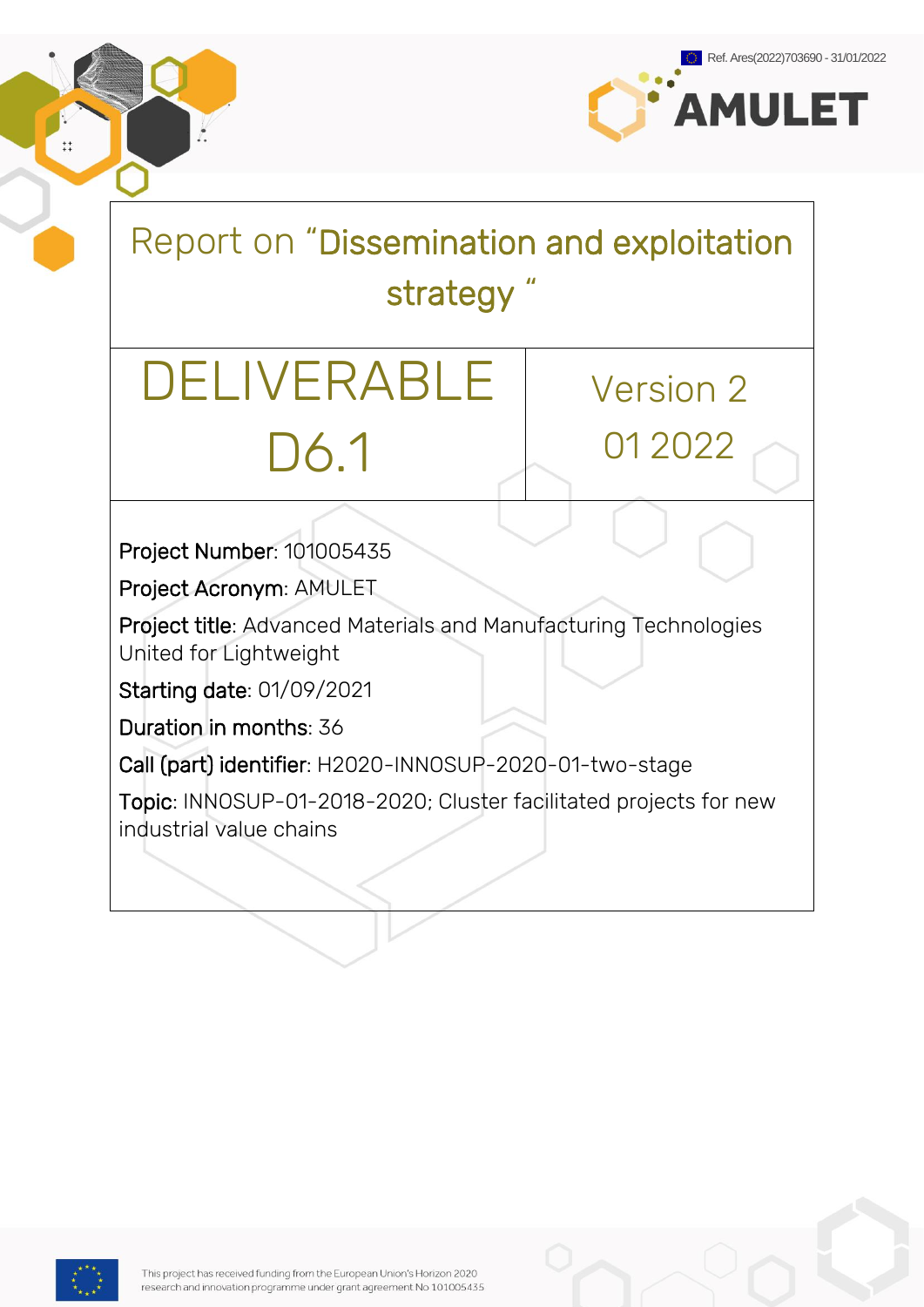

### Technical reference

ŀ.

 $\ddot{ }$ :

| <i>Deliverable:</i>                           |                                                                                       |                      |  |  |  |
|-----------------------------------------------|---------------------------------------------------------------------------------------|----------------------|--|--|--|
| Work Package:                                 | 6                                                                                     |                      |  |  |  |
| <i>Due Date:</i>                              | M3                                                                                    |                      |  |  |  |
| <i>Submission Date:</i>                       | 31.01.2022                                                                            |                      |  |  |  |
| <i>Start Date of Project:</i>                 | 01.09.2021                                                                            |                      |  |  |  |
| <i>Duration of Project:</i>                   | 31.08.2024                                                                            |                      |  |  |  |
| Organization Respon-<br>sible of Deliverable: | <b>Bydgoszcz Industrial Cluster</b>                                                   |                      |  |  |  |
| <i>Version:</i>                               | $\overline{2}$                                                                        |                      |  |  |  |
|                                               | <i>Status:</i> Submitted for the review                                               |                      |  |  |  |
| Author name(s):                               | Agnieszka Dąbrowska, BIC                                                              |                      |  |  |  |
| <i>Reviewer(s):</i>                           | Agnieszka<br>Matuszak (BIC)                                                           | Katharina Götz (TUC) |  |  |  |
|                                               | Type: <u>⊠R – Report</u>                                                              |                      |  |  |  |
|                                               | $\square$ E - Ethics                                                                  |                      |  |  |  |
|                                               | $\Box$ O – Other                                                                      |                      |  |  |  |
| <i>Dissemination level:</i>                   | $\boxtimes$ PU – Public                                                               |                      |  |  |  |
|                                               | ∃ CO – Confidential, only for members of the<br>consortium (including the Commission) |                      |  |  |  |

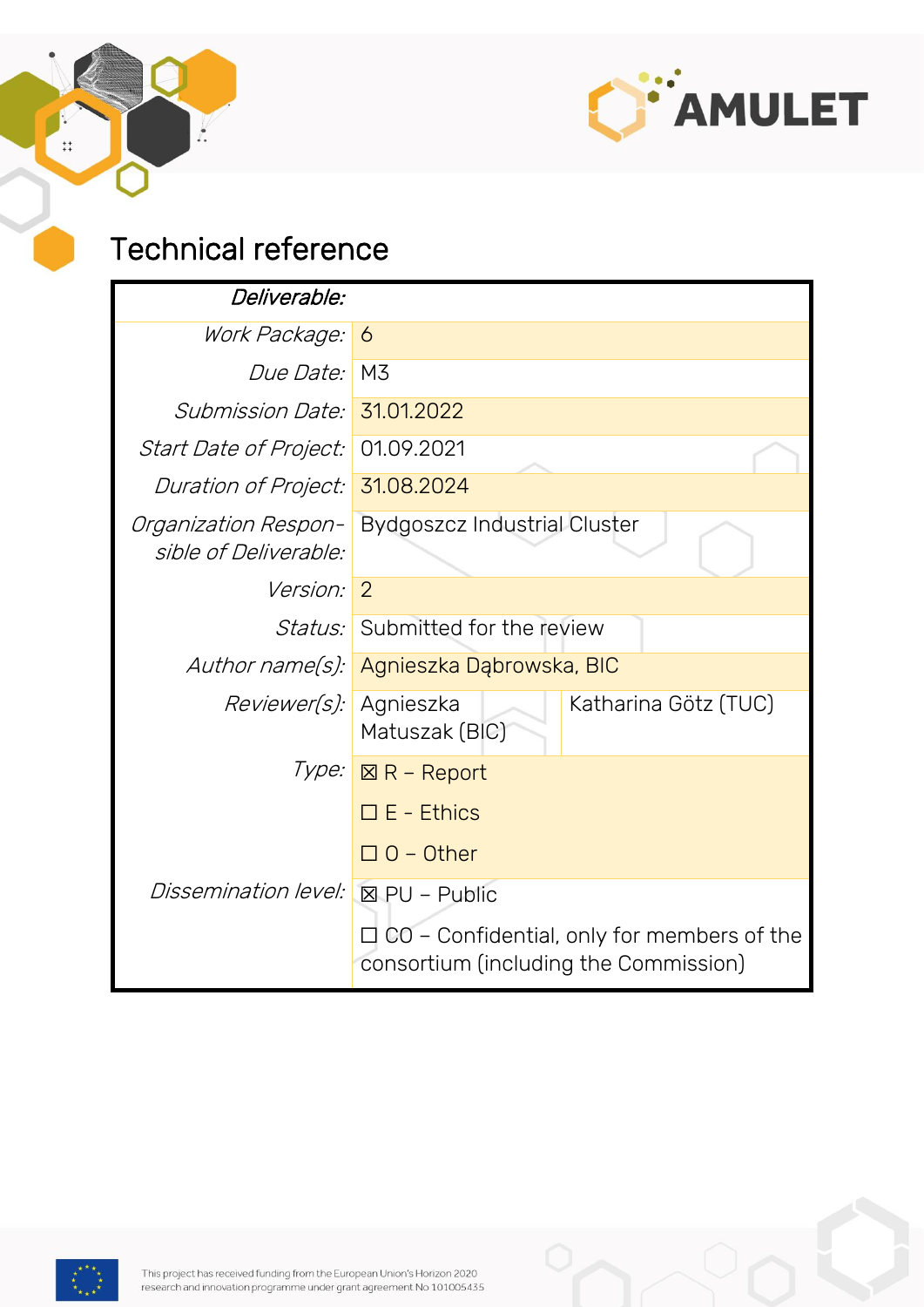



### <span id="page-2-0"></span>Abstract

The aim of this deliverable D6.1. "Communication and exploitation strategy" is to present the objectives, implementation actions of the project consortium for an efficient communication and dissemination of the project objectives and outcomes towards the European community, interested in advanced materials, advanced manufacturing and lightweight by making use of target-group oriented media channels and events. Detailed actions are explained in the document.

It is prepared at an early stage of the project (M3) and addresses the following issues:

- ✓ What are the objectives of the dissemination effort?
- $\checkmark$  Who is particularly affected by AMULET project?
- $\checkmark$  Who would be interested to know about the outcomes?
- ✓ What is the most effective way to reach the AMULET stakeholders?
- $\checkmark$  How to measure the efficiency of the awareness raising and dissemination plan?

This document is a first deliverable of part of Work Package 6 – Communication and Dissemination (WP6). It is conceived as a "working" strategy, so where necessary, presented plans will be regularly updated and properly improve during the implementation of the project.

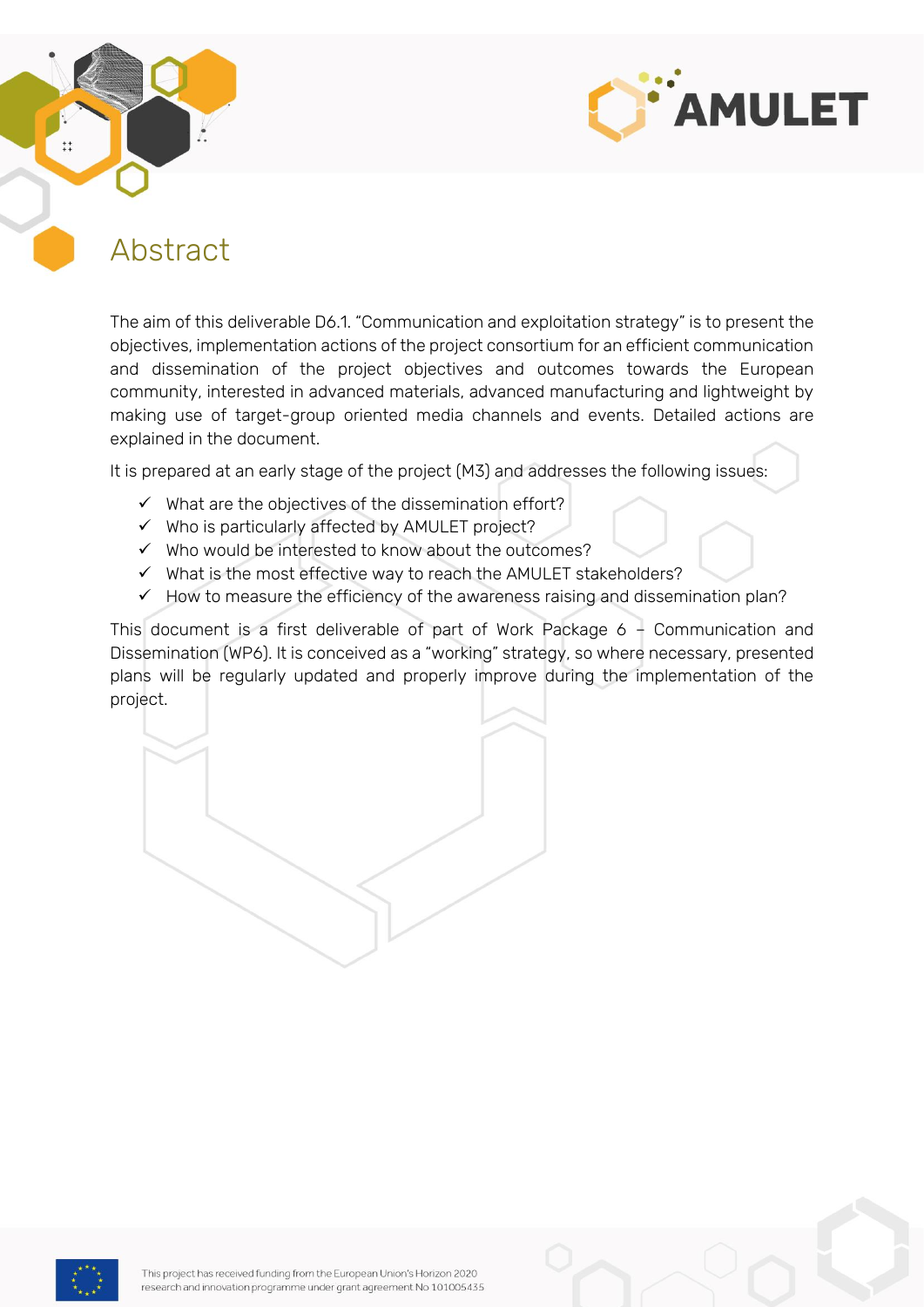

### <span id="page-3-0"></span>List of acronyms

AKL - Moravian-Silesian Automotive Cluster AMULET - The Advanced Materials & Manufacturing United Technologies for LightwEighT BAX – Bax & Company, member of the AMULET consortium BIC – Bydgoszcz Industrial Cluster, member of the AMULET consortium BSO - Business Supporting Organization CVI – Corporate Visual Identity D6.1 – Deliverable 6.1. Dissemination and exploitation strategy D6.2 - Deliverable 6.2. Project brand, website and marketing basis D6.3 – Deliverable 6.3. Intermediary report on dissemination and exploitation activities D6.4. - Deliverable 6.4. Final report on dissemination and exploitation activities ECCP – European Cluster Collaboration Platform ELCA – European Lightweight Cluster Alliance EoL – End of Life EU – European Union FBA – FundingBox, member of the AMULET consortium FM – Flanders Make, member of the AMULET consortium IMAST – IMAST Scarl, member of the AMULET consortium JSI – Jozef Stefan Institute, member of the AMULET consortium KPI - Key Performance Indicator  $M3 - M$ onth 3 MAV - Advanced Materials Cluster of Catalonia, member of the AMULET consortium MECH – Clust-ER MECH, member of the AMULET consortium NTNU - Norwegian University of Science and Technology, member of the AMULET consortium OEM – Original Equipment Manufacturer POLYM – Polymeris, member of the AMULET consortium R&D – Research and Development SMEs – Small and Medium Enterprises SWHEC - Chamber of Commerce and Industry of Pécs-Baranya Cluster, member of the AMULET consortium T2.4. – Task 2.4. Integration of AMULET project functionalities required in the platform T6.3. - Task 6.3. Engagement with SMEs TRL - Technology Readiness Level TUC – Technical University of Chemnitz, member of AMULET consortium and the project coordinator WP – Work Package WP3 - Work Package 3 – Thematic competition/Open Call

WP6 – Work Package 6 – Dissemination and Communication

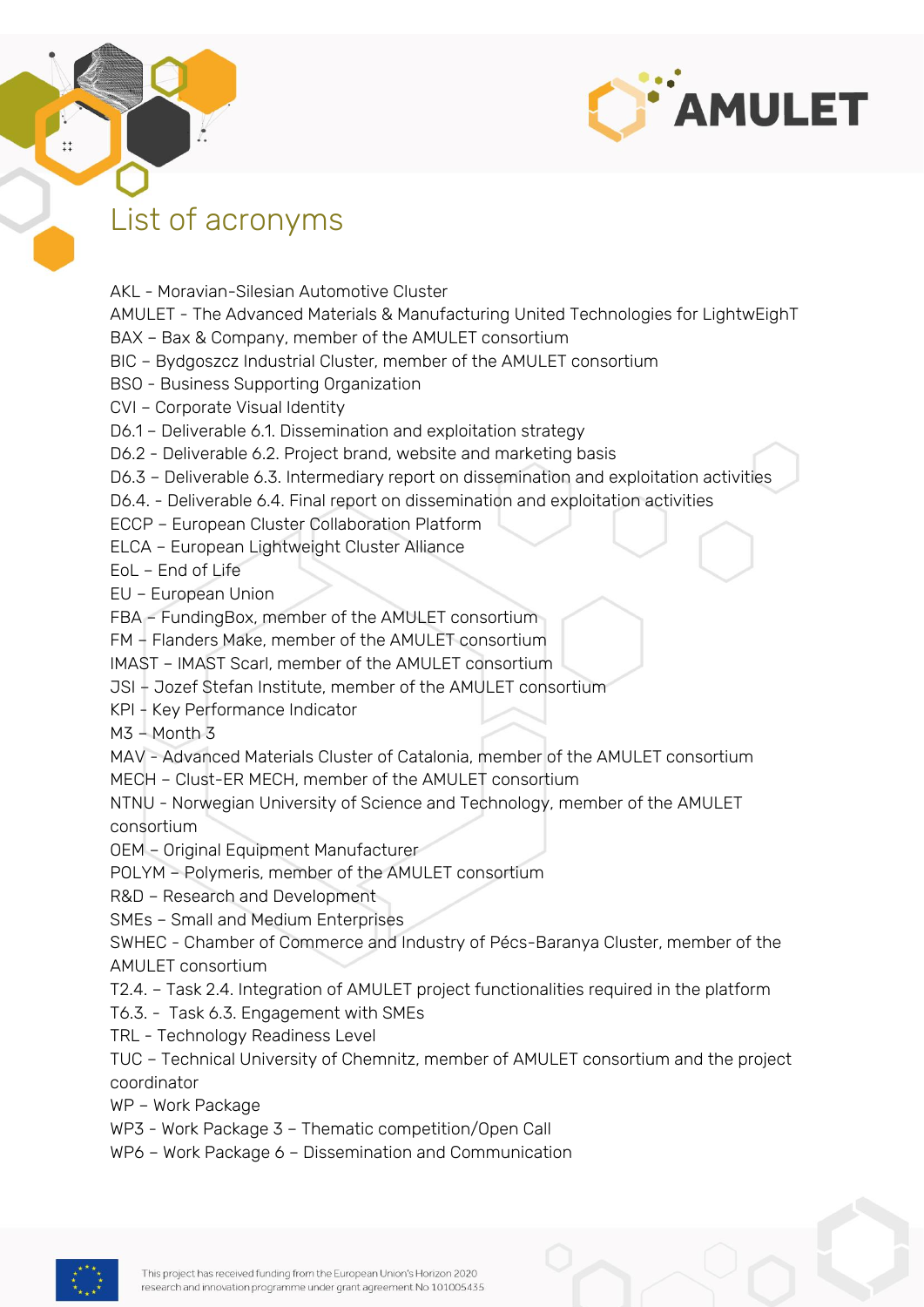

## Table of Contents

 $\frac{1}{2}$ 

 $\ddagger$ 

| Ι.                                                                             |  |  |  |  |  |  |  |
|--------------------------------------------------------------------------------|--|--|--|--|--|--|--|
| 1.                                                                             |  |  |  |  |  |  |  |
| 2.                                                                             |  |  |  |  |  |  |  |
| 2.1                                                                            |  |  |  |  |  |  |  |
| 2.2                                                                            |  |  |  |  |  |  |  |
| 2.3                                                                            |  |  |  |  |  |  |  |
| 3.<br>Management of dissemination, communication and exploitation strategy  10 |  |  |  |  |  |  |  |
| 4.                                                                             |  |  |  |  |  |  |  |
| 5.                                                                             |  |  |  |  |  |  |  |
| 6.                                                                             |  |  |  |  |  |  |  |
| 7.                                                                             |  |  |  |  |  |  |  |
| 8.                                                                             |  |  |  |  |  |  |  |
| 8.1                                                                            |  |  |  |  |  |  |  |
| 8.1.1                                                                          |  |  |  |  |  |  |  |
| 8.1.2                                                                          |  |  |  |  |  |  |  |
| 8.1.3                                                                          |  |  |  |  |  |  |  |
| 8.1.4                                                                          |  |  |  |  |  |  |  |
| 8.1.5                                                                          |  |  |  |  |  |  |  |
| 8.1.6                                                                          |  |  |  |  |  |  |  |
| 8.2                                                                            |  |  |  |  |  |  |  |
| 8.2.1                                                                          |  |  |  |  |  |  |  |
| 8.2.2                                                                          |  |  |  |  |  |  |  |
| 8.2.3                                                                          |  |  |  |  |  |  |  |
| 9.                                                                             |  |  |  |  |  |  |  |
| 10.                                                                            |  |  |  |  |  |  |  |
| 11.                                                                            |  |  |  |  |  |  |  |

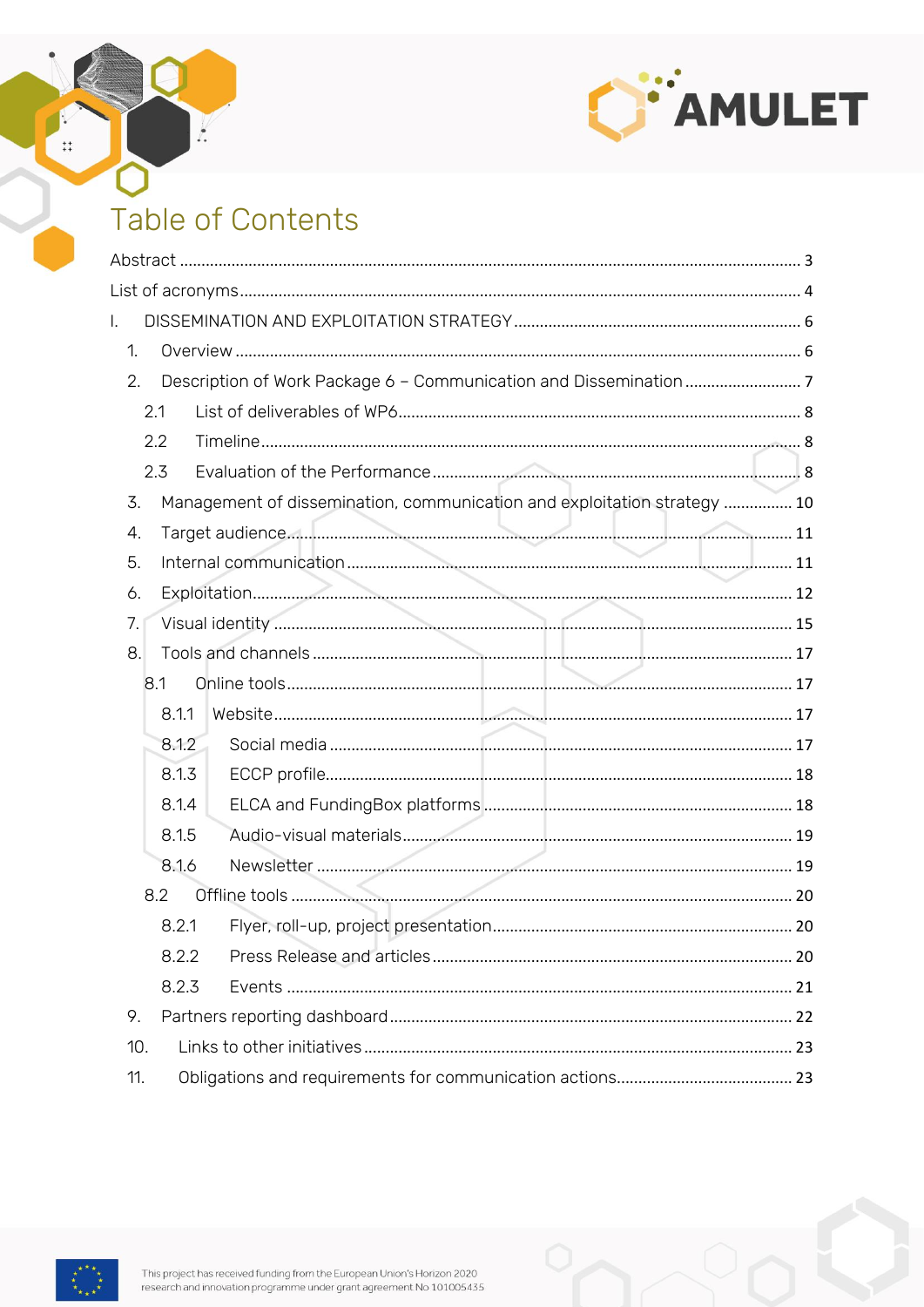



### <span id="page-5-0"></span>I.DISSEMINATION AND EXPLOITATION STRATEGY

#### <span id="page-5-1"></span>1. Overview

The Advanced Materials & Manufacturing United Technologies for LightwEighT (AMULET) project is a HORIZON 2020 project that aims to exploit the innovation potential of SMEs through a cross-sectoral, funded knowledge exchange. The goal of AMULET is to create new value chains by fostering the penetration of advanced lightweight materials in different fields through cross-regional and cross-sectoral knowledge exchange in four sectors:

- ✓ automotive,
- $\checkmark$  aerospace and aeronautics,
- ✓ energy,
- ✓ building.

R&D demonstration projects targeting current sectorial challenges will be developed to reach TRL7, following a competitive-based approach. SMEs participating in the project will receive technical training support and business-to-business coaching for accelerating the commercialization of their innovative solutions.

AMULET will focus on the following three advanced materials:

- ✓ Polymer-based composites
- Ceramic matrix composites
- ✓ Light metal alloys.

Activities of the AMULET are:

- 1: R&D demonstration projects
- 2: Technical training support
- 3: Business-to-business coaching.

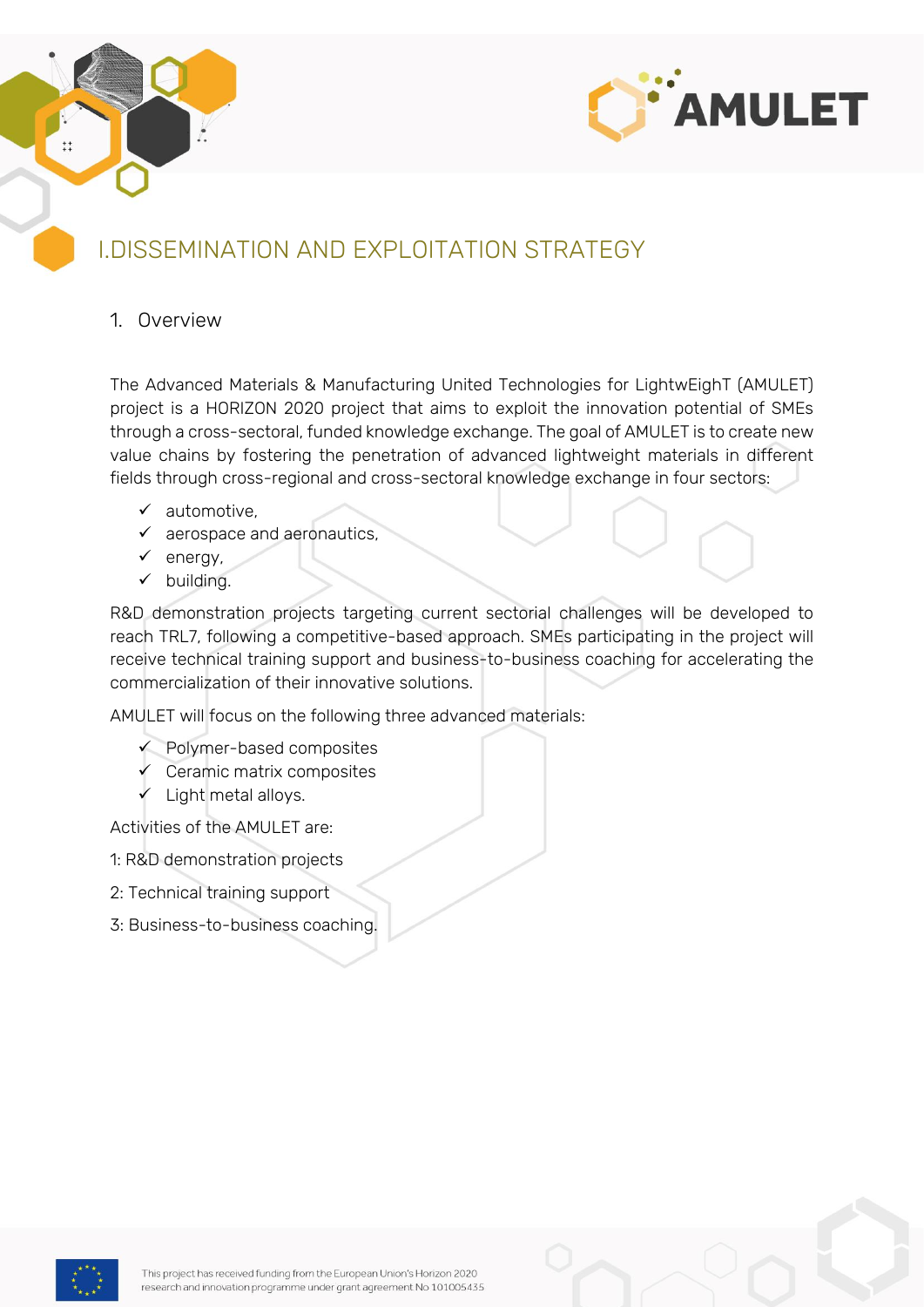



<span id="page-6-0"></span>2. Description of Work Package 6 – Communication and Dissemination

The aim of Work Package 6 - Communication and Dissemination (WP6) is to generate awareness about the AMULET outcomes both in the lightweight community and stakeholders in Europe and abroad; secondly, facilitate the strategic communications and visibility of AMULET in other EU regions not yet involved and establish linkages with the ELCA network; finally, promote the support activities among the SMEs, maximizing their engagement with the project. To do so, WP6 aims at focusing on:

- 1. Setting up the dissemination and communication strategies and key materials of the project,
- 2. Carrying out activities to promote project support activities, and attract SMEs in participating in the project actions,
- 3. Performing promotional activities to raise awareness and connect with an European alliance (ELCA),
- 4. Organising the necessary actions to raise international awareness and interest in project activities and achieved results in targeted audiences,
- 5. Liaising with relevant projects and initiatives worldwide, with the aim of raising awareness and exchanging knowledge.

WP6 contributes to achieve Objective 2.4:

"Define a coordinated vision towards the EC for the consolidation of lightweight, suggesting and reporting specific recommendations for upcoming policy directives and R&D and investment programmes"

and Objective 3:

"Promote the cluster alliance, its members and stakeholders and its results, within Europe as well as globally, to showcase and reinforce the image of Europe in this field and generate more opportunities for the SMEs and the other cluster members. To do so, AMULET will foster staff exchange while defining and executing a dissemination plan with specific activities targeting different audiences (SMEs and end users from established industrial value chains, scientific community, regional public administration, EC)".

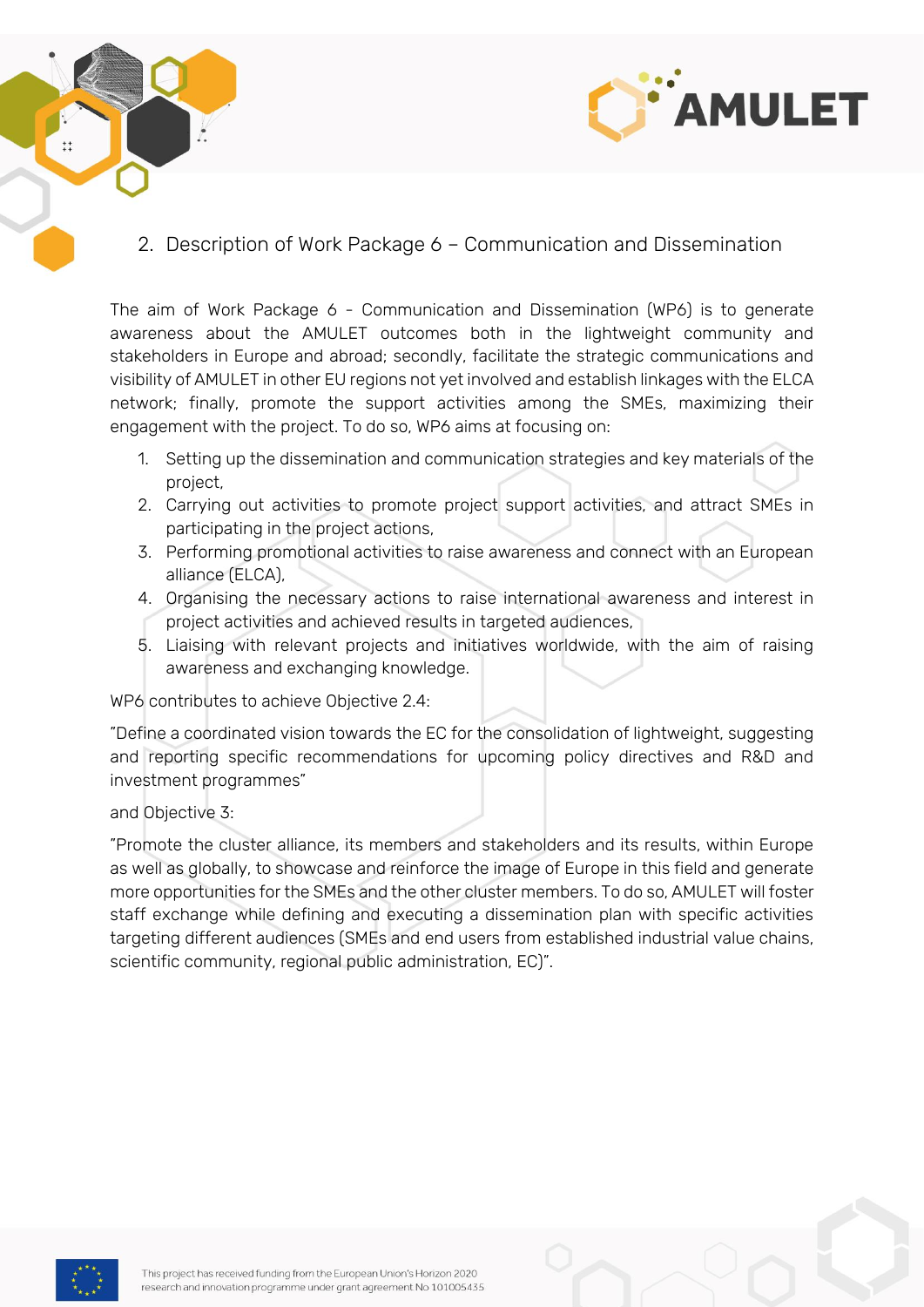



#### 2.1 List of deliverables of WP6

<span id="page-7-0"></span>

| <b>Deliverable</b> | Deliverable title       | benefi-<br>Lead | <b>Type</b> | Dissemination     | Due date (in |
|--------------------|-------------------------|-----------------|-------------|-------------------|--------------|
| number             |                         | ciary           |             | level             | months)      |
| D6.1               | Dissemination and       | $2 - BIC$       | Report      | Public            | 3            |
|                    | exploitation strategy   |                 |             |                   |              |
| D6.2               | Project brand, web-     | $2 - BIC$       | Report      | Public            | 6            |
|                    | site and marketing      |                 |             |                   |              |
|                    | basics                  |                 |             |                   |              |
| D6.3               | Intermediary report     | $2 - BIC$       | Report      | Public            | 15           |
|                    | on dissemination and    |                 |             |                   |              |
|                    | exploitation activities |                 |             |                   |              |
| D6.4               | Intermediary report     | $2 - BIC$       | Report      | Public            | 36           |
|                    | on dissemination and    |                 |             |                   |              |
|                    | exploitation activities |                 |             |                   |              |
| D6.5               | AMULET Liaison of-      | $1 - TUC$       | Report      | Confidential,     | 34           |
|                    | fice: mapping stake-    |                 |             | only for mem-     |              |
|                    | holders                 |                 |             | of<br>the<br>bers |              |
|                    | and summary of          |                 |             | consortium        |              |
|                    | achievements            |                 |             | (incl. the Com-   |              |
|                    |                         |                 |             | mission           |              |
|                    |                         |                 |             | Services)         |              |
| D6.6               | Evaluation of best      | 7 - IMAST       | Report      | Public            | 34           |
|                    | practices for SME       |                 |             |                   |              |
|                    | Engagement              |                 |             |                   |              |

Table 1. List of deliverables of WP6 Dissemination and Communication

#### 2.2 Timeline

<span id="page-7-1"></span>The activities of WP6 are closely linked with other work packages. The overview of the communication and dissemination timeline is presented below (Figure 1).

|              |                                          | Year            |                 |  |  |  |                                                                                                                                                          |  |  |  |  |  |
|--------------|------------------------------------------|-----------------|-----------------|--|--|--|----------------------------------------------------------------------------------------------------------------------------------------------------------|--|--|--|--|--|
|              |                                          | Project Month 1 | 1 1 2 1 3 1 4 1 |  |  |  | 5   6   7   8   9   10   11   12   13   14   15   16   17   18   19   20   21   22   23   24   25   26   27   28   29   30   31   32   33   34   35   36 |  |  |  |  |  |
| Activities v |                                          | Leader v        |                 |  |  |  |                                                                                                                                                          |  |  |  |  |  |
| <b>WP6:</b>  | <b>Communication &amp; dissemination</b> | <b>BIC</b>      |                 |  |  |  |                                                                                                                                                          |  |  |  |  |  |
| Task 6.1     | Project-related dissemination            | <b>BIC</b>      |                 |  |  |  |                                                                                                                                                          |  |  |  |  |  |
| Task 6.2     | Set up of the liaison office             | <b>TUC</b>      |                 |  |  |  |                                                                                                                                                          |  |  |  |  |  |
| Task 6.3     | Engagement with SMEs                     | <b>IMAST</b>    |                 |  |  |  |                                                                                                                                                          |  |  |  |  |  |
|              |                                          |                 |                 |  |  |  | $\bullet$ = Execution = Preparation & execution $\bullet$ = Event $\bullet$ = Milestone                                                                  |  |  |  |  |  |

#### Figure 1. Gantt chart of WP6

#### 2.3Evaluation of the Performance

<span id="page-7-2"></span>Dissemination and exploitation progress will be continuously monitored through the creation of a tool to collect and track the activities performed as well as the individual interactions

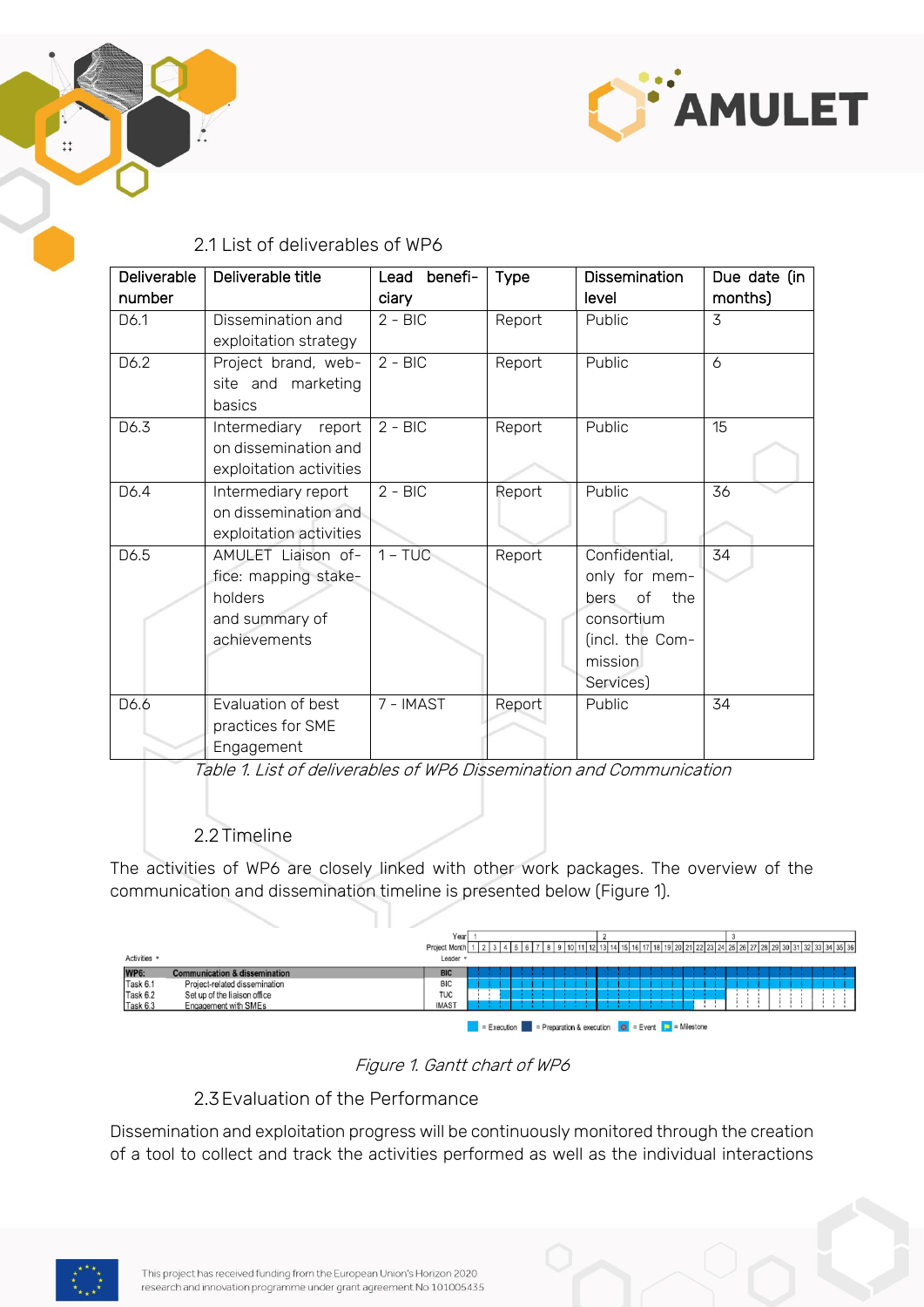

made by the project partners. The plan will be updated and improved when adaptations are required, with additional activities.

The main communication activities are reported in the table below as well as the groups targeted and the related Key Performance Indicators (KPIs) to measure the communication efforts and impacts:

A set of KPIs has been specifically defined to measure the communication and dissemination efforts and impacts: These indicators are presented in Table 2.

| <b>Activity related</b>         | Indicator                                                                                                                                                                      | Performance                                                                                                                 |  |  |  |
|---------------------------------|--------------------------------------------------------------------------------------------------------------------------------------------------------------------------------|-----------------------------------------------------------------------------------------------------------------------------|--|--|--|
|                                 | Corporate Visual Identity (CVI)                                                                                                                                                | To be distributed among partners<br>before M3                                                                               |  |  |  |
| Communication,<br>dissemination | Website                                                                                                                                                                        | > 4,000 visits throughout<br>the project<br>> 15,000 pages viewed<br>> 2,000 users                                          |  |  |  |
|                                 | Social Media                                                                                                                                                                   | +100 Twitter followers<br>+20 social media posts on<br>partners' account.                                                   |  |  |  |
|                                 | <b>Media Relations</b>                                                                                                                                                         | > 4 press releases (media)<br>> 20 articles published in<br>European outlets                                                |  |  |  |
|                                 | <b>Promotional Materials</b>                                                                                                                                                   | - Flyer and rollup designed in M3<br>and updated in M18<br>- General presentation of the<br>project (M6) and updated in M34 |  |  |  |
|                                 | Audio-visual materials                                                                                                                                                         | - Youtube channel<br>1 final video (M36)<br>>300 visualisations on Youtube                                                  |  |  |  |
|                                 | Number of open access publications of<br>the project in high impact journals (more<br>than 30% of them with more than one<br>project beneficiary, peer-reviewed jour-<br>nals) | 10                                                                                                                          |  |  |  |
|                                 | Participation at national/international<br>fairs, conferences, key market event<br>(number of events)                                                                          | 20                                                                                                                          |  |  |  |
|                                 | Number of organized national or interna-<br>tional matchmaking events (online)                                                                                                 | 6 (3 per Open Call)                                                                                                         |  |  |  |
|                                 | Number of attendees at national or inter-<br>national matchmaking events                                                                                                       | 150                                                                                                                         |  |  |  |
|                                 | Number of local communication events                                                                                                                                           | 20                                                                                                                          |  |  |  |
|                                 | Number of reached SMEs/stakeholders                                                                                                                                            | <b>700 SMEs</b>                                                                                                             |  |  |  |
|                                 | with the local communication events                                                                                                                                            | 350 stakeholders                                                                                                            |  |  |  |

Table 2. Summary of key performance indicators of WP6



 $\ddot{+}\dot{+}$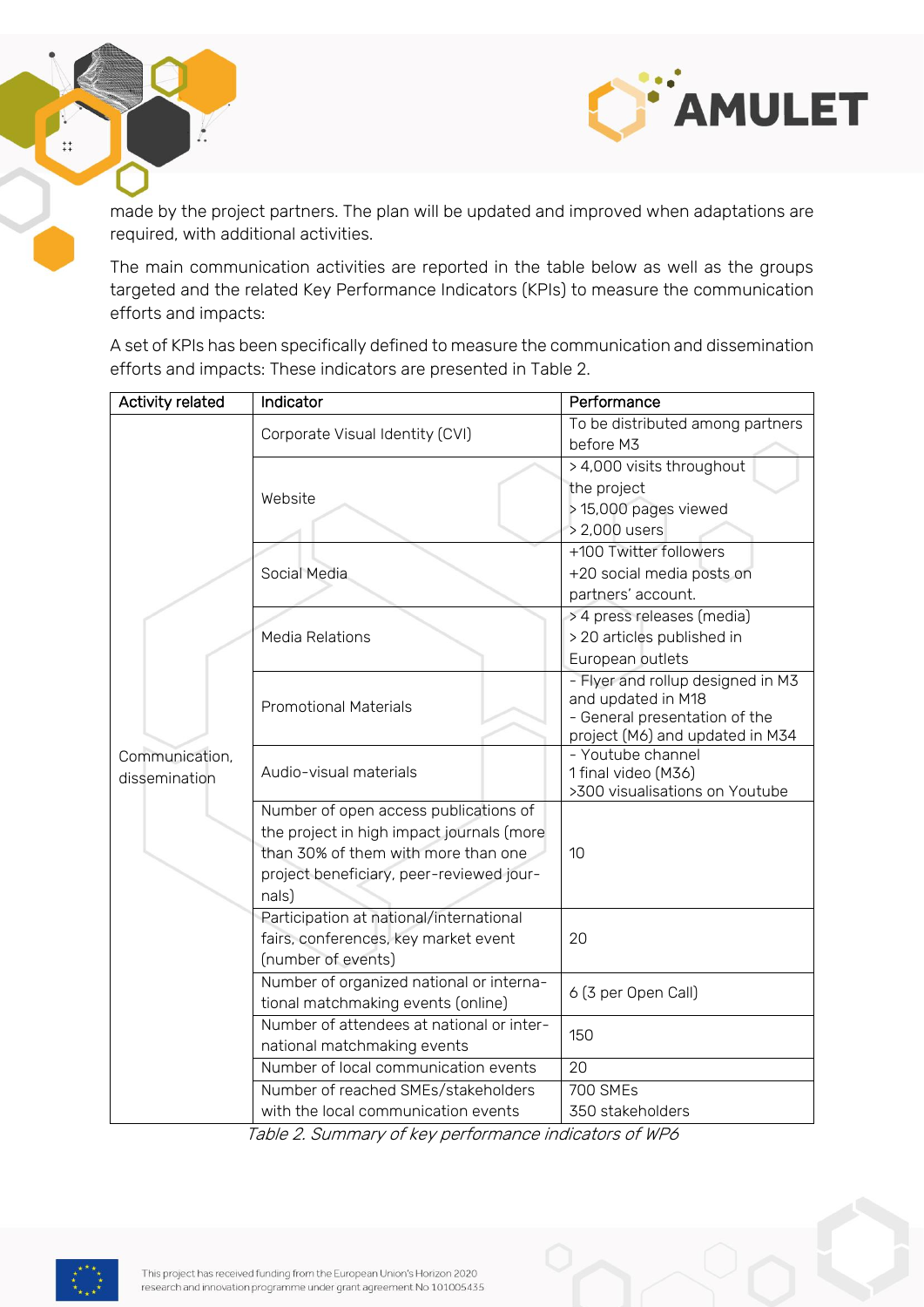



<span id="page-9-0"></span>3. Management of dissemination, communication and exploitation strategy

The coordination and oversight of the dissemination, communication and exploitation activities will be led by Bydgoszcz Industrial Cluster (BIC), with the support of coordinator Technical University of Chemnitz (TUC) and contributions by all partners in the implementation of communication and dissemination activities. BIC will be leading and coordinating the following communication and dissemination parts of the project: Work Package 6 Communication and Dissemination and Task 6.1 Project-related dissemination (T6.1.)

BIC will be responsible for preparing all promotional materials and tools defined in D6.1. As the Communication Leader BIC will also maintain a website, social media accounts, ECCP profile, etc.

All AMULET partners consider that beyond promotion actions, active engagement is necessary to ensure enough participation of SMEs and other value chain stakeholders in the project, so they will support BIC in all dissemination activities to increasing the engagement level of SMEs with AMULET. BAX & Company (BAX) will develop the integration of AMULET required functionalities in the ELCA platform and align dissemination activities with BIC. All partners will contribute evenly to WP6, delivering the required input for each task (in terms of region, communication with members, related networks and SMEs).

IMAST as Task 6.3. Engagement with SMEs (T6.3) leader will coordinate the definition of such communication materials and the tentative planning of such information exchanges. It will continue with phase 0 (SME Campaign) run until project completion, having regular peaks of activity (communication exchange between partners through teleconferences) punctually after the achievement of the different milestones related to activities in WP3 and WP4.

Academic and research partners will be responsible for disseminating the project results in the scientific community. BSO partners will be responsible for disseminating project advancements through their value chain members. BAX will coordinate all dissemination activities, identifying interesting opportunities for dissemination, and together with TUC represent the project in conferences, exhibitions, and other relevant events.

All partners are expected to be actively involved in the dissemination and communication actions' implementation to ensure project goals and a satisfactory dissemination of the project's results are achieved. In general, the expected contributions from partners are to: exploit their contacts and networks to reach the identified target groups, promote the project in their own countries, help to keep the project's social media accounts alive and active by contributing information and updates on the project in their countries or sectors, participate

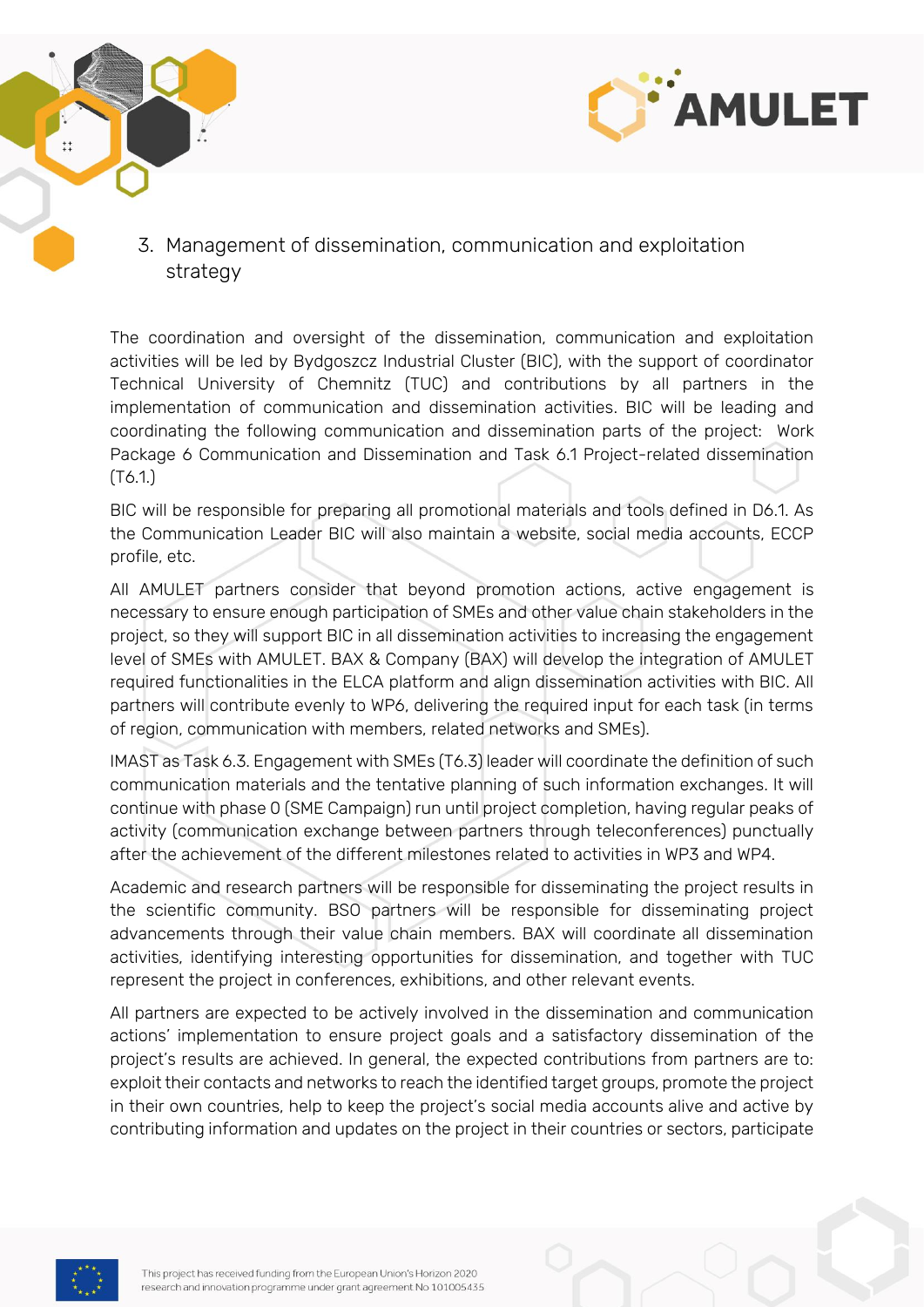



in relevant events to promote the project and its outcomes and prepare their communication materials in accordance with project's visual guidelines.

#### <span id="page-10-0"></span>4. Target audience

The promotion of results will be of great importance for AMULET. Below were defined main target audiences, according objectives and most appropriate channels for reaching:

- a) scientific and academic community: universities researching in advanced materials and their manufacturing technologies, including development, characterization, simulation, modelling and End-of-Life (EoL);
- b) Industry, end users and customers: end-users e.g. OEMS, TIER suppliers and manufacturers, recyclers;
- c) Policymakers/Influencers: governmental bodies, networks and associations and foundations, other initiatives related to sustainable lightweight solutions, standardization bodies and technical committees;
- d) Society at large.

All dissemination actions are planned for reaching targeted users and the wider spectrum of stakeholders most effectively and convincingly.

#### <span id="page-10-1"></span>5. Internal communication

The internal communication strategy will focus on maximizing interaction and knowledge transfer between partners. AMULET will deploy a set of tools to maximize the effectiveness and efficiency of internal communication and collaboration, including:

- a) Online secure intranet featuring project and file management tools dedicated project's folders, available only for the partners, protected by a password,
- b) Appropriate team mailing lists contact list created by the Project Leader and uploaded on the project's folder;
- c) Teleconferencing and video conferencing systems by the TUC conference system "BigBlueBotton";
- d) Timetable of meetings / Project calendar uploaded on the project's folder, includes dates of next meetings with the short agenda and information about participants,
- e) Templates to facilitate the communication, it will be created a document, deliverable and presentation templates. They will be described in details in D6.2. Project brand, website and marketing basis (D6.2.) in month 6 (M6).

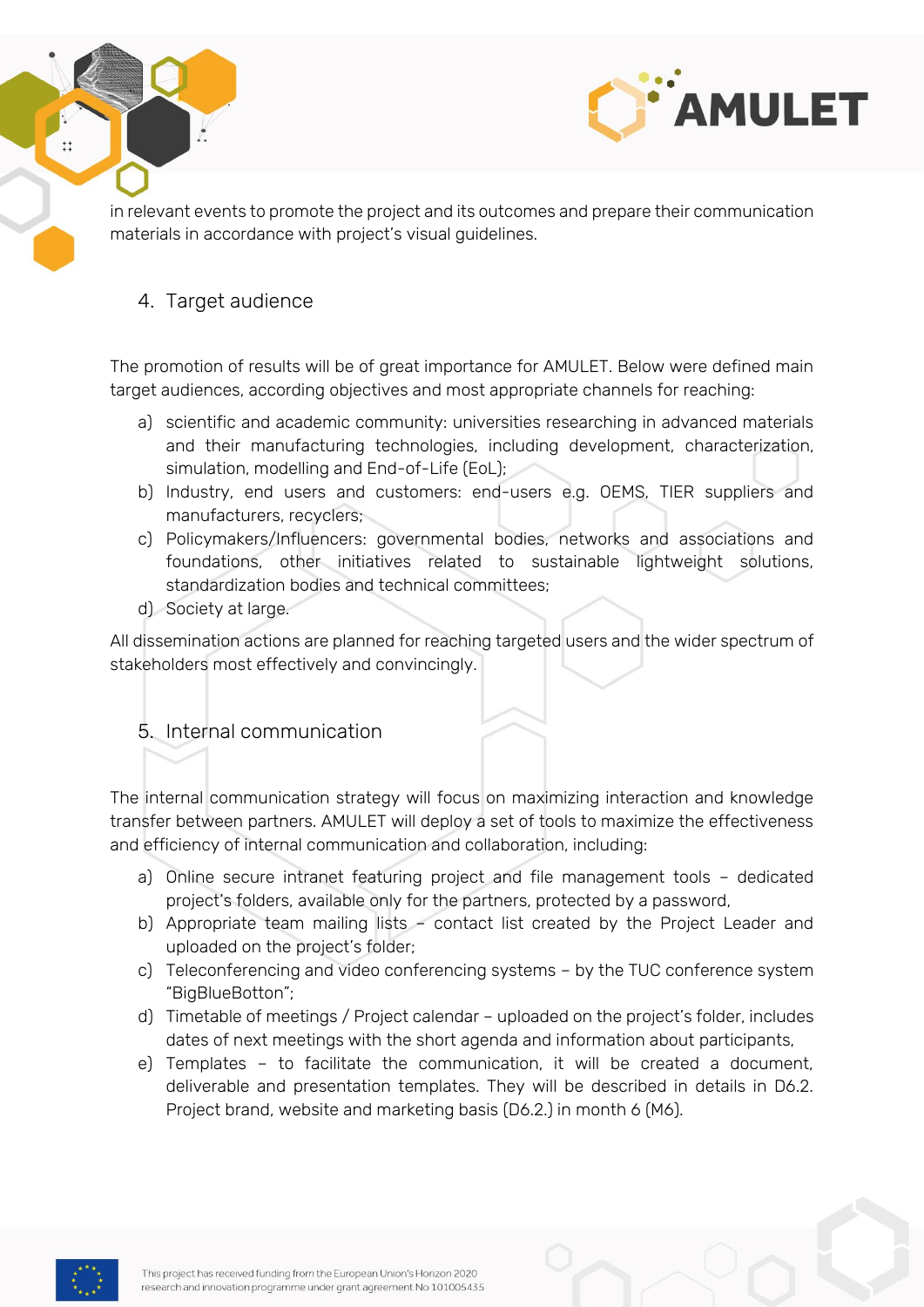



#### <span id="page-11-0"></span>6. Exploitation

AMULET partners will carry out individual exploitation activities on the different developments they are in charge of. A summary is presented in Table 3.

| No             | Partner     | Role       | Exploitation                                                                                                                                                                                                                                                                                                                                                                                                               |
|----------------|-------------|------------|----------------------------------------------------------------------------------------------------------------------------------------------------------------------------------------------------------------------------------------------------------------------------------------------------------------------------------------------------------------------------------------------------------------------------|
| $\overline{1}$ | <b>TUC</b>  | UNI        | TUC will promote the use of lightweight structures across different<br>sectors, based on the large experience of the Cluster of Excellence<br>MERGE. TUC as participated in several EU-projects for supporting<br>innovative SMEs in the uptake of advanced manufacturing tech-<br>nologies and therefore would like to apply their methodology while<br>supporting the development of solutions and education activities. |
| $\overline{2}$ | <b>BIC</b>  | <b>BSO</b> | BIC is interested in learning from the SME support activities that will<br>be implemented during the project. It aims to use this knowledge in<br>a continuous way after project finalization, in order to help its mem-<br>ber SMEs, increase their innovation capacities, become more com-<br>petitive, and expand their operations beyond the Polish borders.                                                           |
| 3              | <b>MAV</b>  | <b>BSO</b> | MAV's plan is to help create the common repository of knowledge<br>in the field of lightweight. They believe that making such a<br>"precompetitive" repository of knowledge public will help their clus-<br>ter as well as Europe as a whole decrease the time for development<br>of new solutions, thus increasing overall European industrial and<br>academic leadership in the field.                                   |
| $\overline{4}$ | <b>FM</b>   | <b>RTO</b> | Flanders Make would like to increase its ecosystem of organizations<br>active in the lightweight research area. Furthermore, we would like<br>to build-up more knowledge regarding the lightweight topic and<br>use this knowledge in our collaboration with regional SMEs and - in<br>the end - strengthen the long-term competitiveness of the re-<br>gional industrial landscape.                                       |
| 5              | <b>NTNU</b> | <b>UNI</b> | NTNU's main exploitation plan is towards the academic field. New<br>knowledge, newly developed solutions and lessons learned will be<br>used and disseminated to the automotive sector educations at var-<br>ious levels. The results will be mainly exploited through integrating<br>and updating the automotive education module and through pub-<br>lications in scientific journals.                                   |

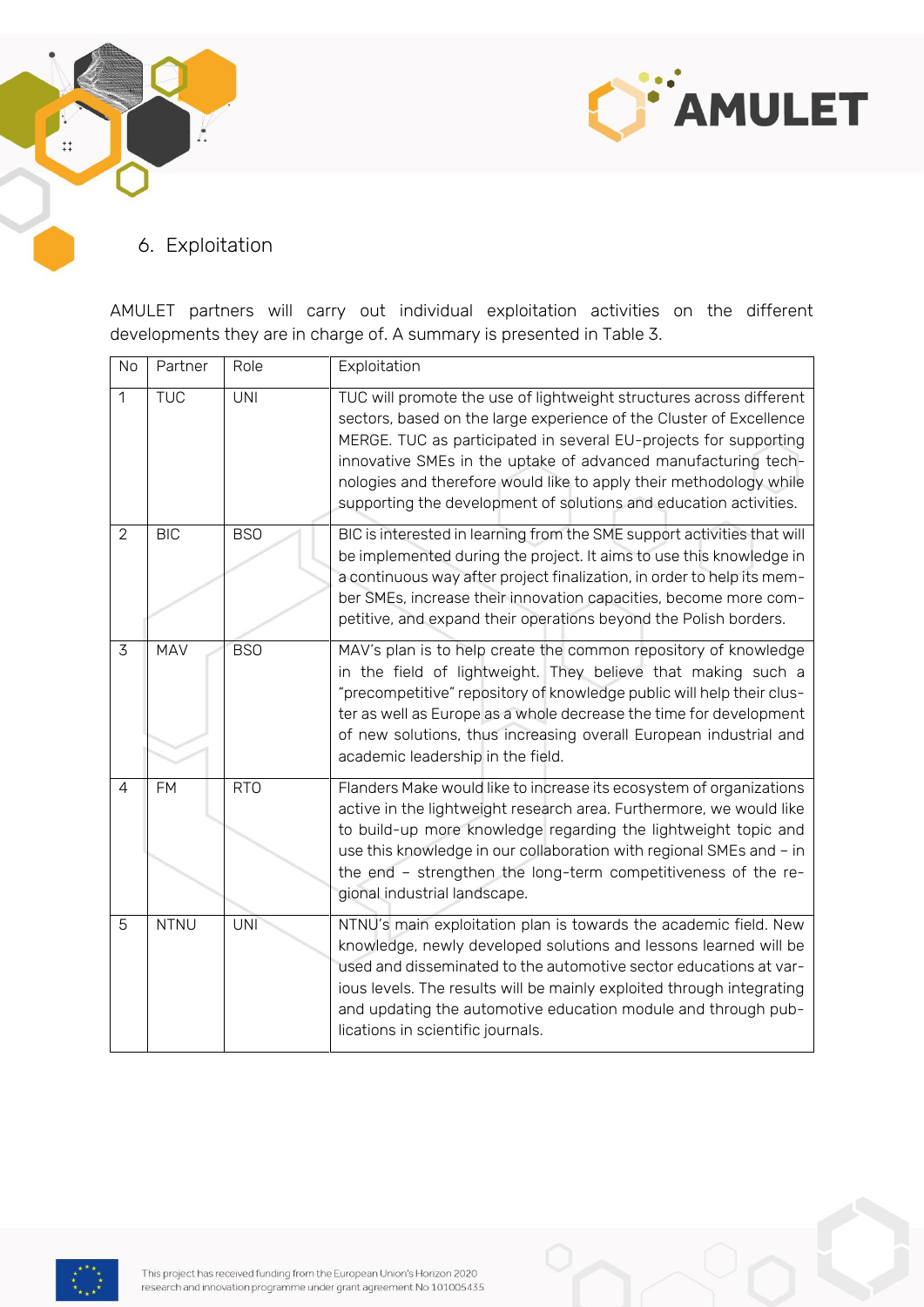

| 6  | <b>JSI</b>   | <b>RTO</b> | JSI is interested to identify and find the technological solution that<br>would help the research-oriented SMEs develop their products and<br>offer them to market. The key role is to provide our expertise in var-<br>ied characterization and testing techniques and help to generate<br>the missing knowledge for the successful accomplishment of the<br>SMEs R&D projects.                                                                                                                                  |
|----|--------------|------------|-------------------------------------------------------------------------------------------------------------------------------------------------------------------------------------------------------------------------------------------------------------------------------------------------------------------------------------------------------------------------------------------------------------------------------------------------------------------------------------------------------------------|
| 7  | <b>IMAST</b> | BSO/RTO    | IMAST plans to identify the technological and innovation needs of<br>SMEs in order to connect them to its LE members, to use the<br>matchmaking platform developed in the project in order to operate<br>a real technological transfer, to provide new input to the regional<br>smart specialization strategy and to identify new partnership for<br>future R&D projects.                                                                                                                                         |
| 8  | <b>POLYM</b> | <b>BSO</b> | As innovation and competitiveness cluster, Polymeris is interested<br>in supported its members and mostly SMEs in their innovation ac-<br>tivities, and especially in the lightweight research area. A high num-<br>ber of Polymeris SMEs are targeting the automotive and aero-<br>nautics sectors, and we are interested in knowing the challenges<br>given by large companies in order to better support our innovative<br>SMEs.                                                                               |
| 9  | <b>SWHEC</b> | <b>BSO</b> | SWHEC and CCIPB are interested in promoting the use of light-<br>weight structures, materials across different sectors, especially in<br>automotive and construction sector. CCIPB and Clusters are en-<br>gaged in advanced manufacturing technologies and industry4.0<br>solutions, and any other methodologies which support the and in-<br>crease the competitiveness of companies. Our knowledge center<br>partners also support and seek the development opportunities in<br>education, development of SMEs |
| 10 | <b>MECH</b>  | <b>BSO</b> | MECH's main objective is to strengthen the transversal industrial<br>skills on lightweight, in a process that involves the entire regional<br>system of research and innovation. These objectives will be<br>achieved mainly thanks to the opportunities for international col-<br>laborations for SMEs and will also concretely support policy makers<br>in defining the smart specialization strategy.                                                                                                          |
| 11 | AKL          | <b>BSO</b> | One of the main interests of Autoklastr is to help its member com-<br>panies' network with international SMEs and OEMs, and initiate in-<br>ternational cooperations in the field of lightweight, that will allow<br>them to learn from each other as well as expand to other regions<br>and markets.                                                                                                                                                                                                             |
| 12 | <b>FBA</b>   | Community  | FBA through the participation to AMULET will be able to improve its<br>owned Open Call Management System (More info here:<br>https://fundingbox.com/about/company/services). Moreover, it<br>will enlarge the population of its community (+30k innovators as                                                                                                                                                                                                                                                     |



 $\sum$ 

 $\ddot{x}$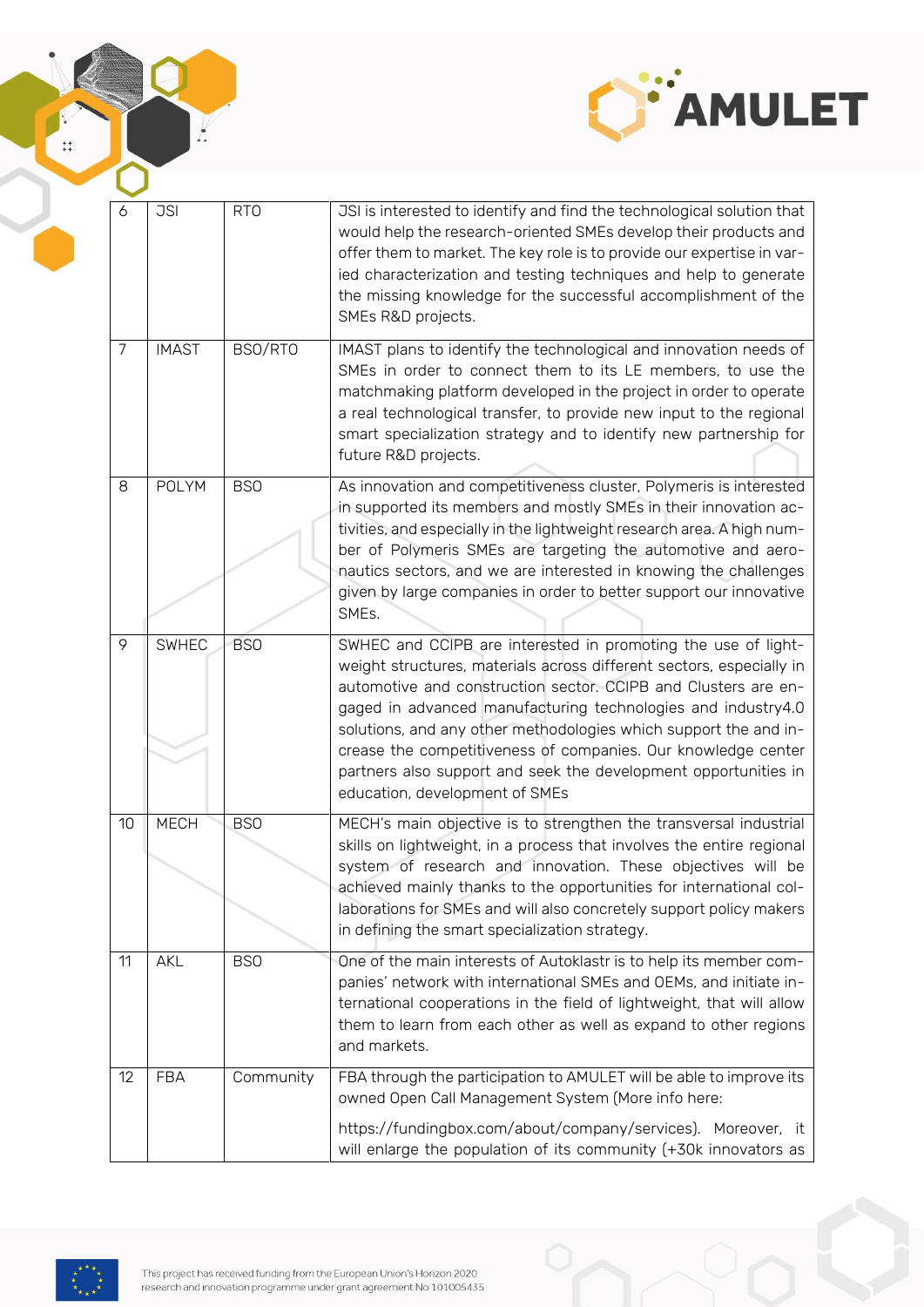

|    |            |             | per Sept 2020) by involving potential stakeholders in the advanced<br>manufacturing area. Also, the interconnection links between the<br>AMULET platform and the FundingBox Community platform, where                                                                                                                                                                                                                                                                                                                                                                                                                                                                                                                                                                                                                                                                                                                                                                                                                                                                                                                                                         |
|----|------------|-------------|---------------------------------------------------------------------------------------------------------------------------------------------------------------------------------------------------------------------------------------------------------------------------------------------------------------------------------------------------------------------------------------------------------------------------------------------------------------------------------------------------------------------------------------------------------------------------------------------------------------------------------------------------------------------------------------------------------------------------------------------------------------------------------------------------------------------------------------------------------------------------------------------------------------------------------------------------------------------------------------------------------------------------------------------------------------------------------------------------------------------------------------------------------------|
|    |            |             | some features/improvements might be needed to cross-collabo-<br>rate among both platforms (bidirectional calls to action, small inte-<br>grations between platforms, etc), will allow improving the Spaces<br>product of the company, that will be used in AMULET as an online<br>Helpdesk for applicants. (See Section 4 where a more detailed de-<br>scription is provided, and https://spaces.fundingbox.com/). Be-<br>sides, the 50 projects portfolio that will become FSTP beneficiaries<br>(and +100 opened applications) will set the foundation for future<br>collaborations and/or create more curated deal flow of advanced<br>manufacturing solutions around the lightweight sector across fu-<br>ture open calls managed by FBA, becoming part of the FundingBox<br>Champions* community that are already part of the ecosystem.<br>*FundingBox Champions are the concept used by FundingBox to<br>define the sub-grantees that have already taken part of past and<br>also future open calls managed by the company, being currently<br>+420 beneficiaries that have already completed their programmes<br>after being selected through the FBA |
|    |            |             | platform. Furthermore, the services offered by AMULET project<br>partners will be assessed as potential impactful complementary<br>services ("perks") that could be offered through FundingBox to a<br>wider community of tech-based entrepreneurs (around 30k users<br>in Sept 2020), as part of FBA B2B premium services.                                                                                                                                                                                                                                                                                                                                                                                                                                                                                                                                                                                                                                                                                                                                                                                                                                   |
| 13 | <b>BAX</b> | Innovation  | Build-up of knowledge in the lightweight field across different sec-                                                                                                                                                                                                                                                                                                                                                                                                                                                                                                                                                                                                                                                                                                                                                                                                                                                                                                                                                                                                                                                                                          |
|    |            | Consultancy | tors for increasing the penetration into the market of lightweight                                                                                                                                                                                                                                                                                                                                                                                                                                                                                                                                                                                                                                                                                                                                                                                                                                                                                                                                                                                                                                                                                            |
|    |            |             | materials & technologies that could deliver substantial societal, en-                                                                                                                                                                                                                                                                                                                                                                                                                                                                                                                                                                                                                                                                                                                                                                                                                                                                                                                                                                                                                                                                                         |
|    |            |             | vironmental and economic impact.                                                                                                                                                                                                                                                                                                                                                                                                                                                                                                                                                                                                                                                                                                                                                                                                                                                                                                                                                                                                                                                                                                                              |

ŀ.

 $\ddot{ }$ :

Table 3. Exploitation roles of partners

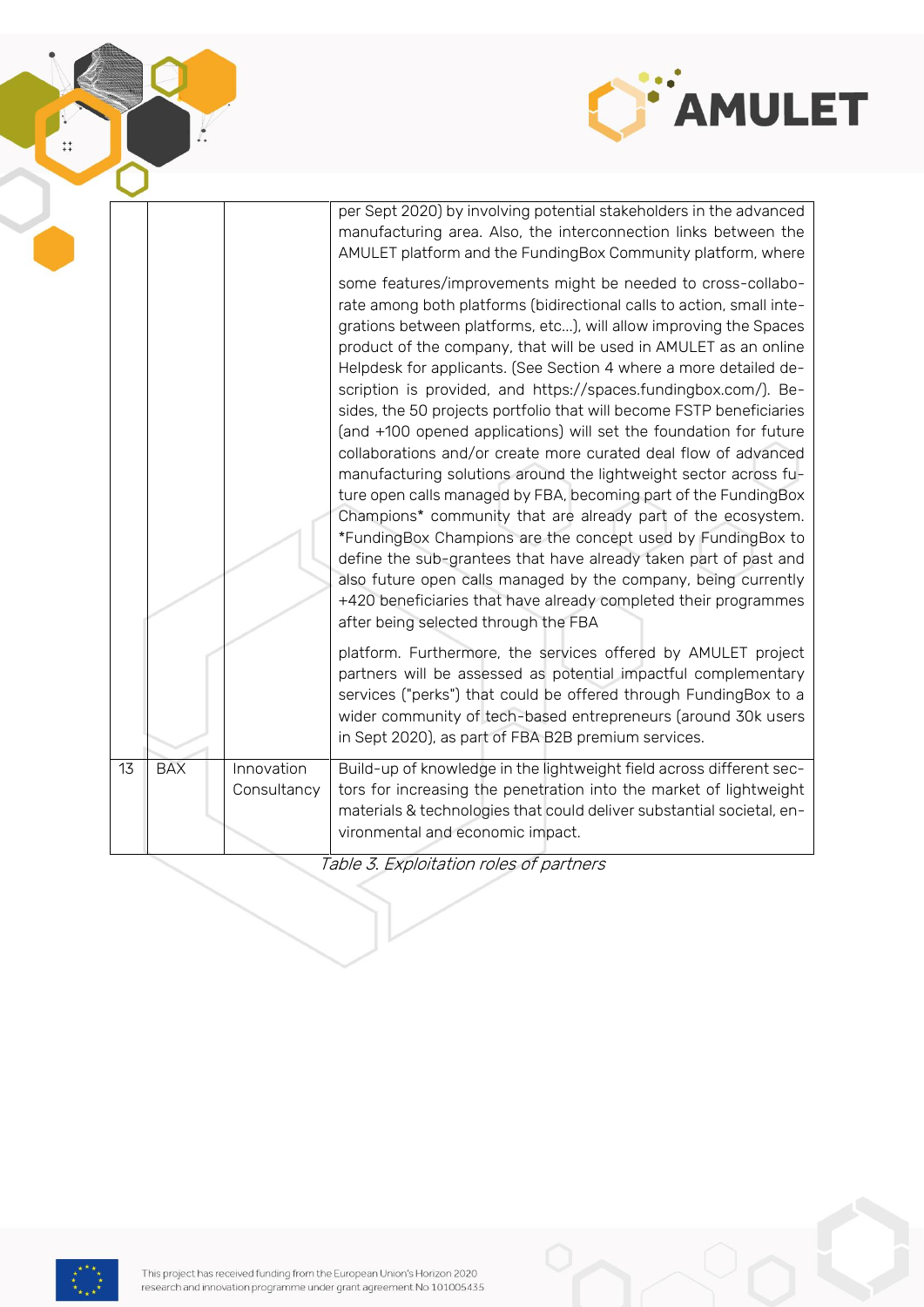



<span id="page-14-0"></span>During the first month of the project (M1) as a first outcome, the AMULET visual identity was defined in order to make the project easily recognizable. It is very important since the logo will be included on all communications to clearly identify the project. The visual identity will be used in all the materials produced under the frame of the project: presentation templates, project documents, flyer, roll-up, website, social media profiles, ECCP profile, videos, etc.

Three preliminary versions of the AMULET logo have been designed by a professional design firm based on proposals from the partners of the consortium. The consortium has selected by voting final version of the official logo of the partnership as shown below (Figure 2).



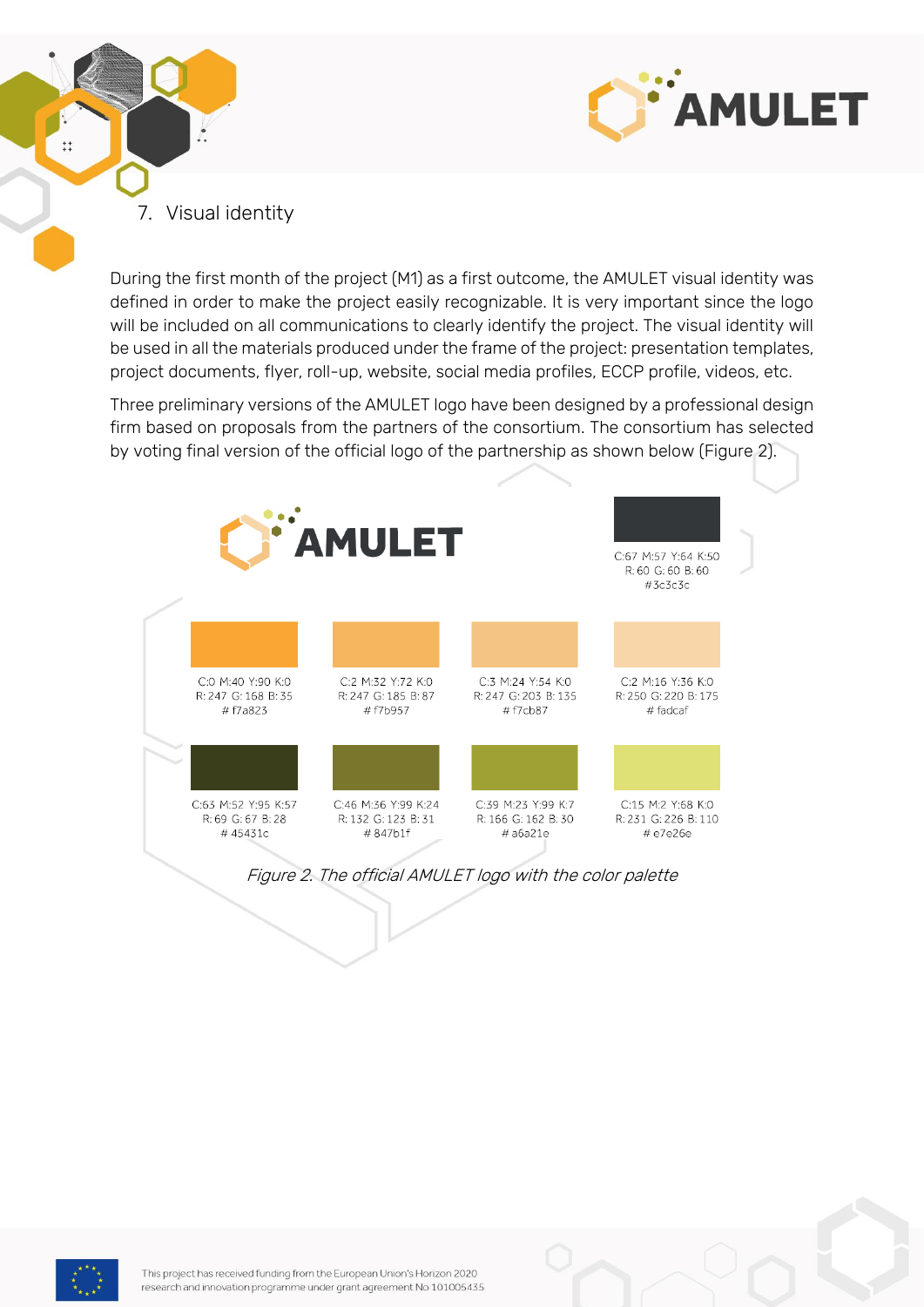



The official font of the AMULET is Effra. The main version of the logo is presented with color palette in Figure 2. The alternative versions of the logo are showed in Figure 3.



AMULET logo has two key elements: the symbol and letters. The symbol forms a hexagon resembles composite materials. Other flying small hexagons are very light and symbolize lightweight. The hexagon is divided in four parts representing four sectors of the project: automotive, aerospace, building and energy. The letters include the project's acronym AMULET in a bold typography. The typography is simple and direct.

The colours for the project are black, orange and olive green. They are closely related to colours of the ELCA Network logo to communicate to stakeholders the link between the projects and the network from which the project originates. Olive green has been added to underline the positive impact of the AMULET project to the environment.

All dissemination activities, including promotional materials will be adapted and in line with color palette, fonts style of the logo. Detailed description of the project's logo will be presented in D6.2 Project brand, website and marketing basis (M6).

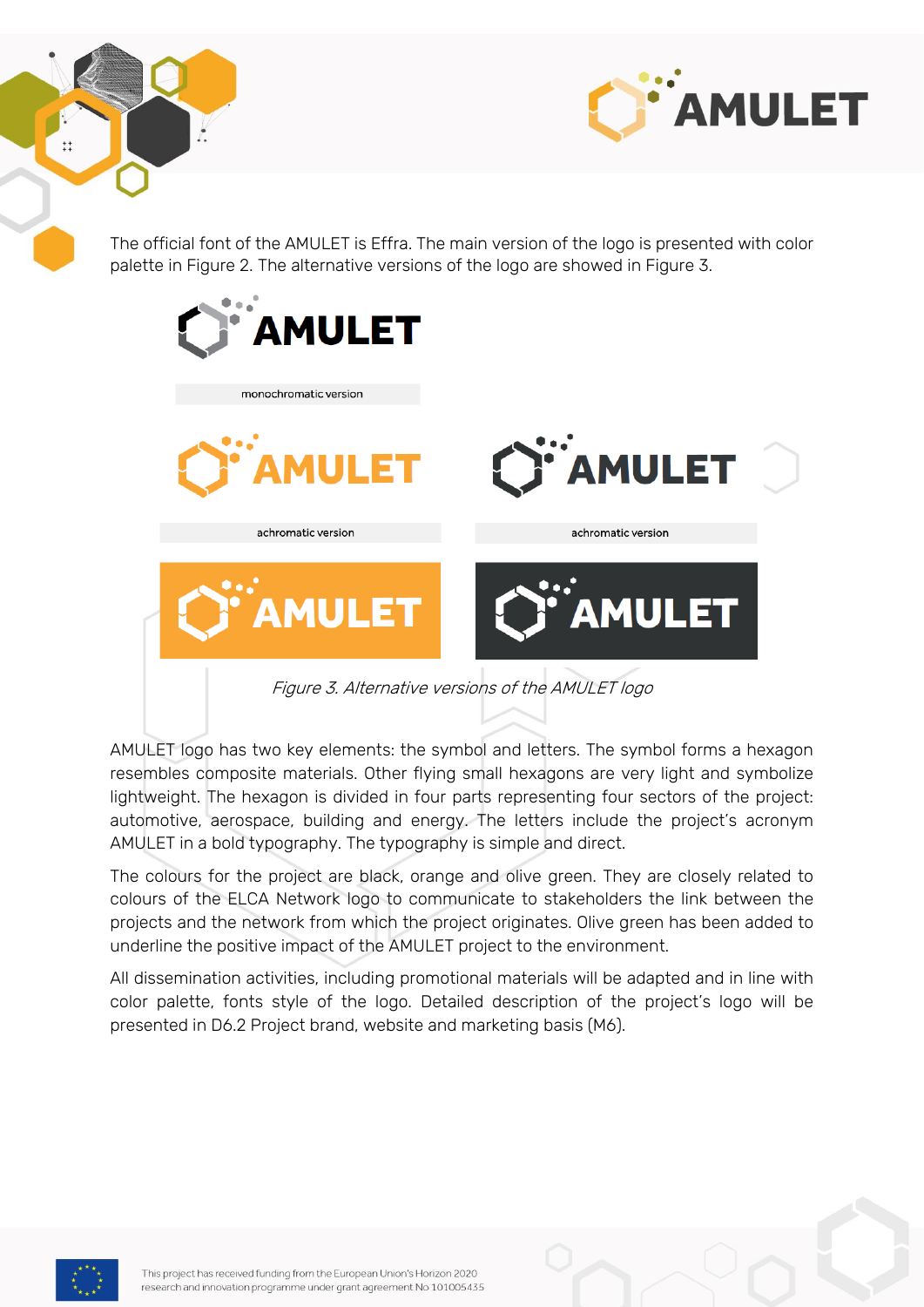



#### <span id="page-16-0"></span>8. Tools and channels

To disseminate the AMULET project objectives and outcomes towards the European community interested in advanced materials and manufacturing for lightweight(including academia, industry and policy bodies, both at national and EU level) it will be developed different official channels, e.g. dedicated dissemination materials and communication actions produced at project level (e.g. press releases, AMULET presentations in conferences and other relevant events), and leveraging activities and channels of project partners (e.g. existing newsletters, specific technical events, etc.). They are described below.

<span id="page-16-1"></span>8.1 Online tools

#### 8.1.1 Website

<span id="page-16-2"></span>A dedicated project website will be prepared at the early stage of the project (before M6). Partners has chosen the domain by voting. The official domain will be www.amuleth2020.eu.

The objective of the website is to serve as a vehicle for the dissemination of the project activities and results. The main focus of the website is the external communication. The project website is also developed to facilitate information‐sharing among the members of the consortium and between them and the public. The website will contain all relevant information about the project – description of the AMULET and partners, news, events, Open Call opportunities, public deliverables, contact to the project coordinator, etc. The website will be updated on the regular basis. It will also have a button with a link to the FundingBox Platform www.amulet-h2020.fundingbox.com and the ELCA Platform. The content of the website will be detailed described in D6.2. (M6).

#### 8.1.2 Social media

<span id="page-16-3"></span>Social media channels have become very popular means of disseminating information fast across various target groups. These channels serve on-demand access to content anytime, anywhere, on any digital device. To extend the project target audience AMULET is integrating these media tools strategically in the communication activities. Accounts will be created on the two major professional-oriented social media networks (Table 4) to disseminate information about the project, Open Calls, educational trainings, events and news from partners. Social media channels will allow the project to share catching messages for quick dissemination purposes and stablish a virtual dialogue with the same channels of stakeholders, including relevant projects and initiatives.

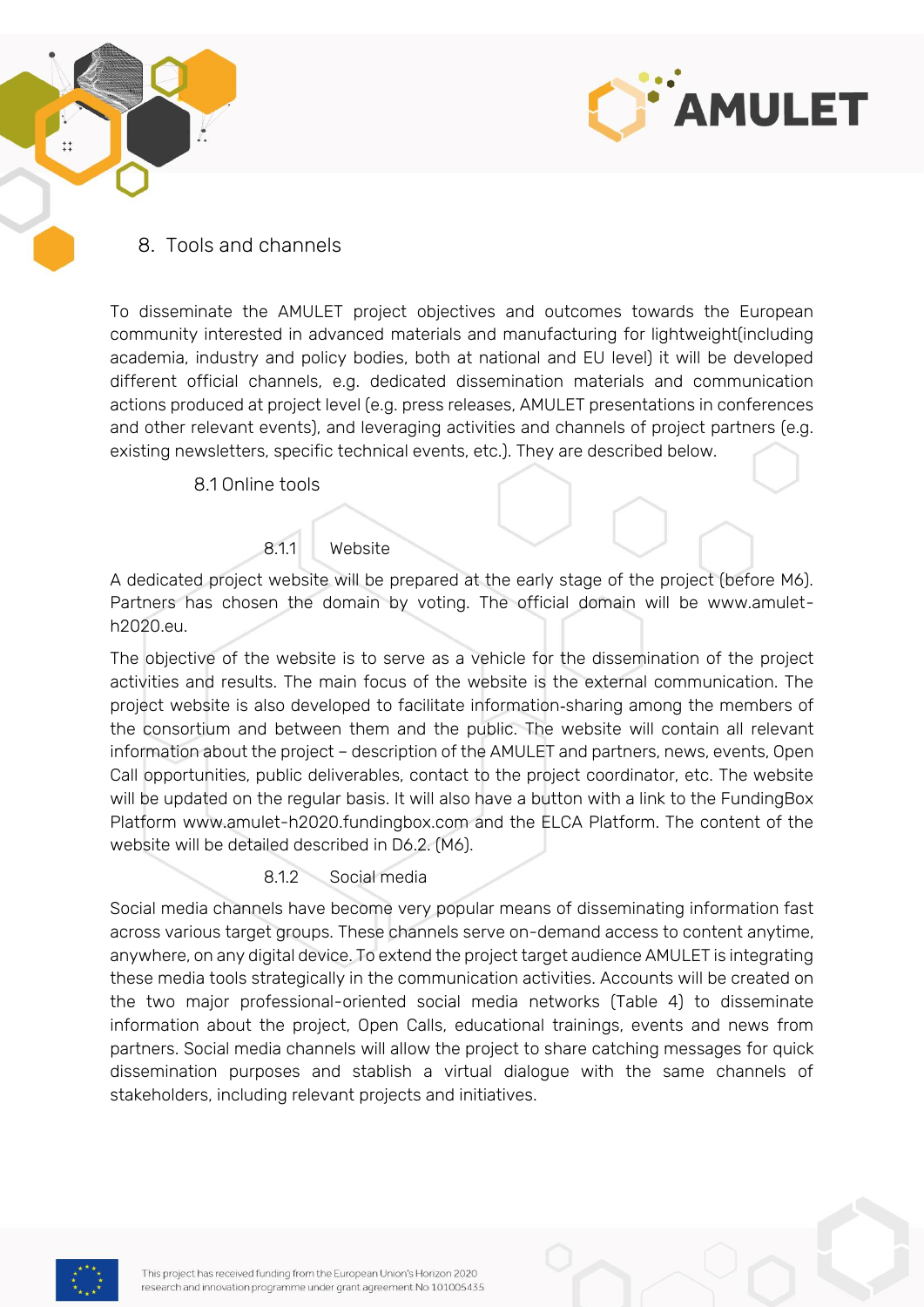



| LinkedIn |                                                                                        |                                                                                                                                                                                                         |
|----------|----------------------------------------------------------------------------------------|---------------------------------------------------------------------------------------------------------------------------------------------------------------------------------------------------------|
|          | Name of the profile: AMULET H2020<br>@AmuletH2020<br>Official hashtag:<br>#AmuletH2020 | On LinkedIn will be published relevant news,<br>calls, events, partners activities related to the<br>project.<br>It will be also created a LinkedIn group on the<br>project's field (M6)                |
| Twitter  |                                                                                        |                                                                                                                                                                                                         |
|          | Name of the profile: AMULET H2020<br>@AmuletH2020<br>Official hashtag:<br>#AmuletH2020 | On Twitter will be published relevant short<br>news, calls, events, partners activities related<br>to the project.<br>They will be aligned with information pub-<br>lished in LinkedIn and the website. |

Table 4. Social media accounts of AMULET

AMULET activities on social media seek the following impacts: make the project visible online, disseminating news about project deliverables, promote Open Calls and events organized during the project, reach target groups, ensure effective real time reporting of events, support the project networking.

Social media will be updated regularly by BIC as a leader of WP6 on an ongoing basis throughout the duration of the project. English will be the main language used in social media. All the project partners will be engaged in social network dissemination activities and will collaborate to promote them in their communication channels.

#### 8.1.3 ECCP profile

<span id="page-17-0"></span>The European Cluster Collaboration Platform (ECCP) is a platform which mission is to be the European online hub for cluster stakeholders (cluster organisations, policymakers and other related stakeholders from the cluster ecosystem) and the reference one-stop-shop for stakeholders in third countries aiming to set up partnerships with European counterparts. It provides a community platform for cluster organizations across Europe and beyond.

INNOSUP projects have the specific opportunity to set up a profile on which they can publish news, events, information on achievements, etc. Part of this information is regularly spread through the ECCP dissemination channels. BIC will create a project's account on ECCP (M2). After that all-important information on activities, news, events and results will be fully transferred to the ECCP website regularly.

#### 8.1.4 ELCA and FundingBox platforms

<span id="page-17-1"></span>The ELCA online platform is an online-based match-making environment focused on delivering added value through structured internationalization exclusively to clusters working on lightweight-related activities. It allows clusters keeping their members engaged,

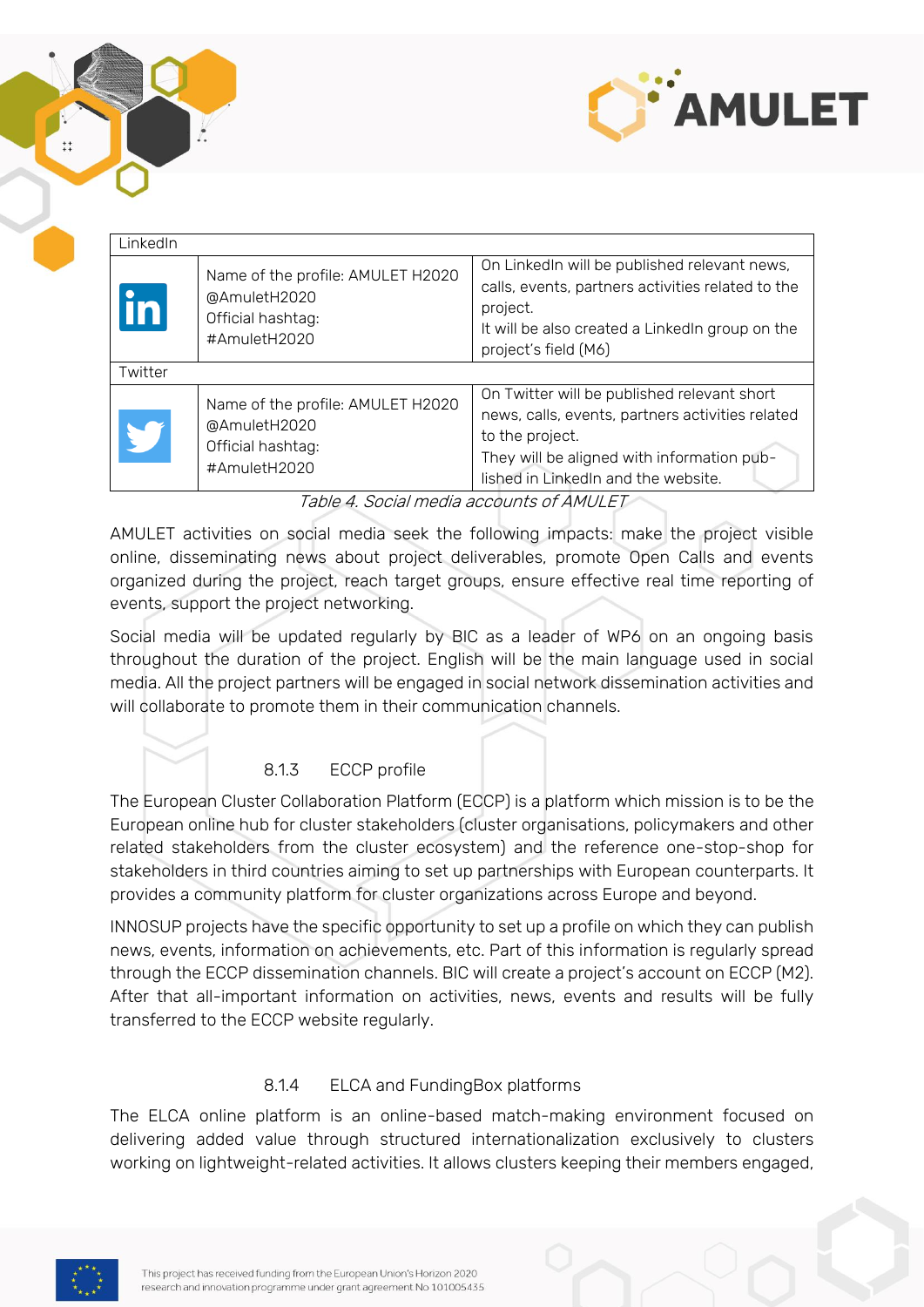

while easily generating inputs related to short-term business for registered members (database filtered with interests of members). Main functionalities currently developed include: equipment and resources sharing; knowledge and technology marketplace; funding opportunities; events overview; education opportunities across Europe (particularly targeting researchers' mobility).

The development of this platform is on-going and is privately funded by ELCA members. There will be only one activity in the project (Task 2.4. Integration of AMULET project functionalities required in the platform (T2.4)) with a minimum budget to adapt the existing prototype to accommodate the specific activities planned in AMULET.

The Funding Box platform (Work Package 3 – Thematic competition/Open Call (WP3)) and the ELCA one will be complementary. The former will be used for managing all the open calls and related procedures while the latter will contribute to dissemination and community building. The connection across them will be made through a single button. FundingBox Platform will be found under the link: [https://amulet-h2020.fundingbox.com/.](https://amulet-h2020.fundingbox.com/) Through this microsite applicants will apply for the Call. The community that will be also used in AMULET as an online Helpdesk for applicants will be found under the I4MS community which already gathered community related to manufacturing: [https://spaces.fundingbox.com/c/i4ms.](https://spaces.fundingbox.com/c/i4ms)

#### 8.1.5 Audio-visual materials

<span id="page-18-0"></span>It will be created an YouTube account where series of knowledge capsule videos consisting of short interviews to project partners on their area of expertise will be uploaded. The videos will serve to key concepts of the project to the scientific and industry stakeholders. They will be shared on the AMULET website, social media and other dissemination channels.

At the end of the project (M36) one final promotional video with the project results will be produced and uploaded on the YouTube account, websites and social media and officially presented in events.

#### 8.1.6 Newsletter

<span id="page-18-1"></span>A project-specific newsletter will be created and published at least every 6 months for the public, including either updates on project developments or information about the partners through dedicated interviews, as well as other relevant information about the sector. To receive the newsletter, it is required to subscribe via a link on the project website. A collection of the newsletter will be compiled and attached in Deliverable 6.3. Intermediary report on dissemination and exploitation activities (D6.3, M15) and Deliverable 6.4. Final report on dissemination and exploitation activities (D6.4, M30).

Existing partners newsletters will be also used to disseminate the Open Calls, educational trainings, events, news and other relevant information about the project. Great importance will be put in the usage of the clusters newsletters to reach the SMEs audience.



 $\ddot{+}$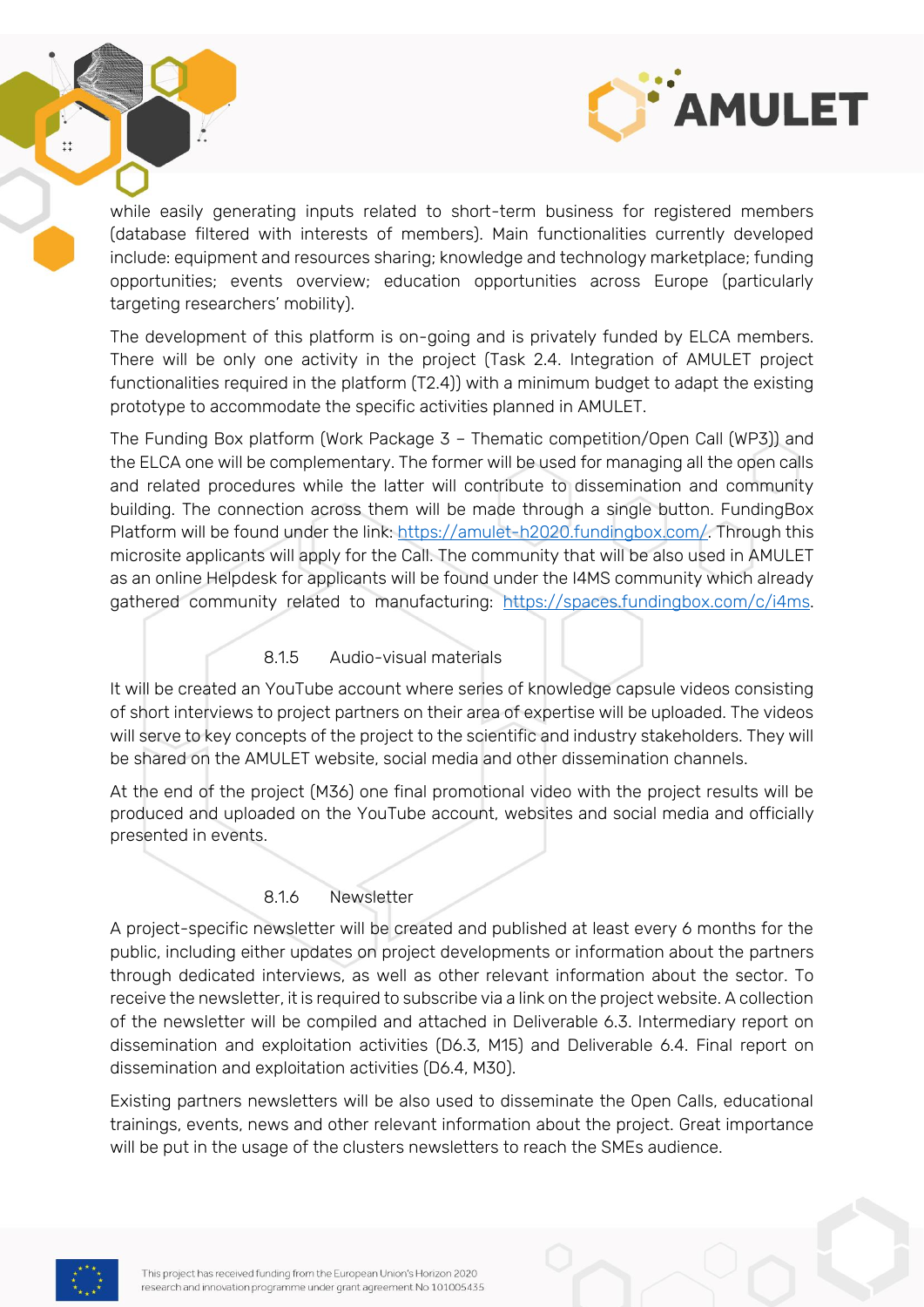



#### <span id="page-19-0"></span>8.2Offline tools

#### 8.2.1 Flyer, roll-up, project presentation

<span id="page-19-1"></span>A flyer and rollup will be designed in M3 and updated in M18 to add information of the results achieved during the project. These materials will contain overall information as a brief description of AMULET project, its objectives and opportunities for SMEs. The flyer will exist in electronic form to be forwarded via e-mail and downloaded on the website; furthermore, there will be printed versions to be used for conferences and physical events. The roll-up will be used also during all physical event, the same as a general presentation of the project and poster layout in M6 (updated by M34). Production of those promotional materials will allow potentially interested stakeholders and the general public to be informed about AMULET project.

#### 8.2.2 Press Release and articles

<span id="page-19-2"></span>Information about the project, Open Calls, its activities and results will be distributed in the form of press releases sent to regional, national, European and other international media. Activities especially related to the identification and mobilization of relevant SMEs, which constitute important phases of the project, will be widely highlighted via press releases. Press releases will be written (M3) and sent to traditional and specialized media outlets. It will be updated in M18. Partners will be able to adapt them to their corporate language and make them circulate throughout their own communication channels.

Journal articles are a broad-based dissemination tool. Due to the highly innovative character of the advances proposed in AMULET, it is of high interest to the consortium to disseminate the results obtained to the advance materials community. For this aspect, a list of journals has been prepared to identify those which may be of interest for the results obtained and to reach a large audience (Table 5).

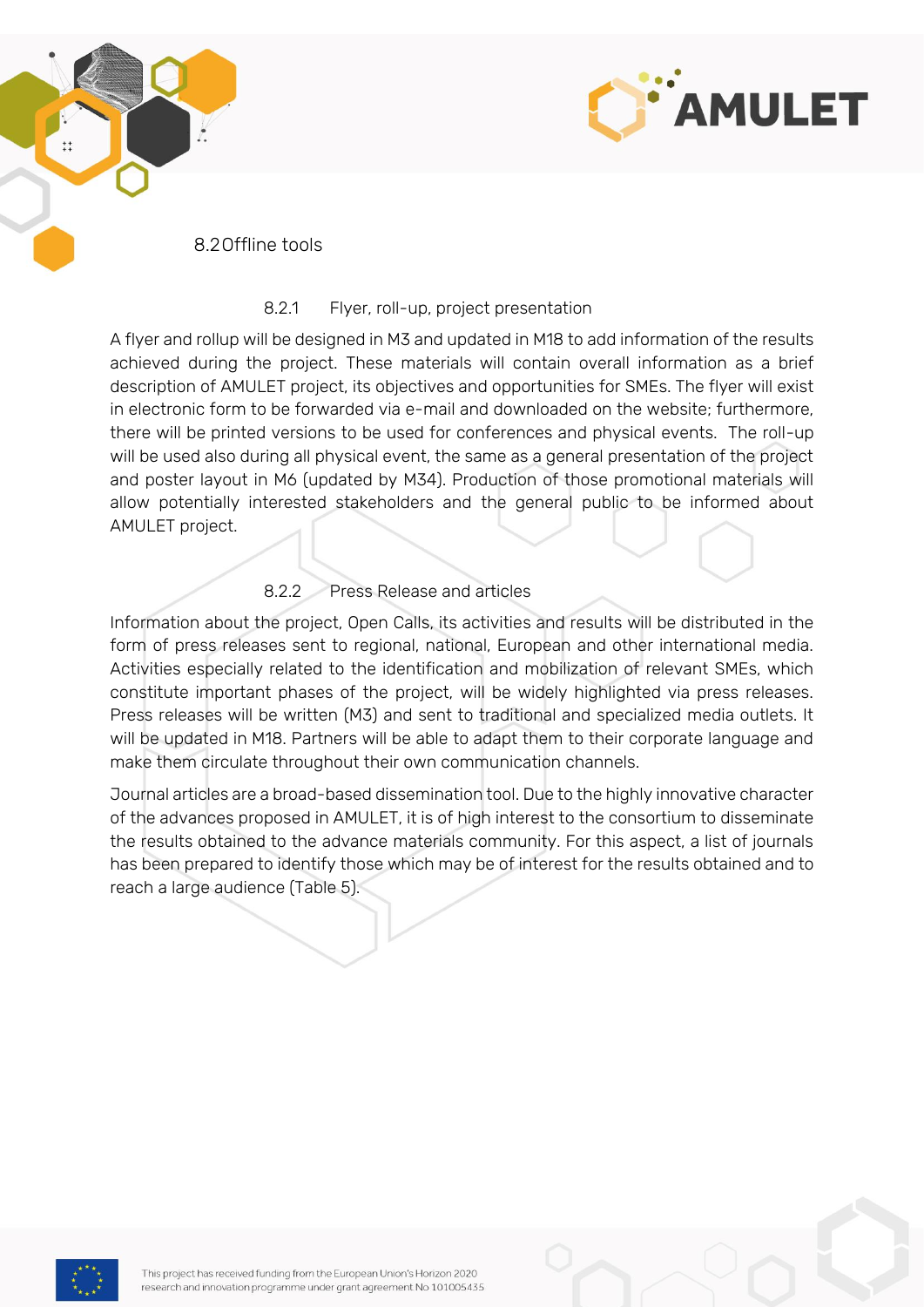



| Name          | <b>Type</b>         | Frequency | Target audience      | Project develop-      |
|---------------|---------------------|-----------|----------------------|-----------------------|
|               |                     |           |                      | ments and             |
|               |                     |           |                      | partners interested   |
| Research EU   | Magazine            | Monthly   | Policymakers, end-   | Project updates       |
| -Cordis       |                     |           | user,                | (matchmaking          |
|               |                     |           | educational institu- | events, open-calls,   |
|               |                     |           | tions                | final evaluation),    |
|               |                     |           |                      | dedicated             |
|               |                     |           |                      | interviews with part- |
|               |                     |           |                      | ners and SMEs [TUC,   |
|               |                     |           |                      | BAX, FBA]             |
| Advanced      | Journal             | Weekly    | Expert researchers   | Nanocomposites,       |
| Materials     |                     |           | and                  | ceramics, polymers    |
|               |                     |           | scientific commu-    | [TUC, NTNU, FM,       |
|               |                     |           | nity                 | POLYM, IJS]           |
| Progress in   | Journal             | Quarterly | Expert researchers   | Metallic alloys, ce-  |
| Materials     |                     |           | and                  | ramic and polymeric   |
| Science       |                     |           | scientific commu-    | composites [FM,       |
|               |                     |           | nity                 | NTNU, IJS; AKL;       |
|               |                     |           |                      | <b>TUC</b>            |
| Advance       | Journal             | Weekly    | Expert researchers   | Material science, en- |
| Functional    |                     |           | and                  | ergy                  |
| Materials     |                     |           | scientific commu-    | materials, ceramics   |
|               |                     |           | nity                 | [FM, NTNU, IJS; AKL;  |
|               |                     |           |                      | TUC]                  |
| International | Journal             | Quarterly | Expert researchers   | Metallic alloys, ce-  |
| Journal       |                     |           | and                  | ramic and polymeric   |
| of Light-     |                     |           | scientific commu-    | composites [FM,       |
| weight        |                     |           | nity                 | NTNU, IJS; AKL;       |
| Materials and |                     |           |                      | TUC]                  |
| Manufacture   |                     |           |                      |                       |
| Composites    | Magazine/Newsletter | Monthly   | End-users, Indus-    | Polymer-based and     |
| World         |                     |           | trials,              | ceramic based com-    |
|               |                     |           | general public       | posites [IMAST, BIC,  |
|               |                     |           |                      | NTNU, FM, POLYM,      |
|               |                     |           |                      | IJS]                  |

Table 5. List of journals of interest identified by AMULET partners

#### 8.2.3 Events

<span id="page-20-0"></span>During the implementation of the project will be organized various types of events. Until the end of the COVID-19 pandemic all of meetings and events will be organized virtually. Matchmaking events will be an important tool to engage with SMEs and other stakeholders

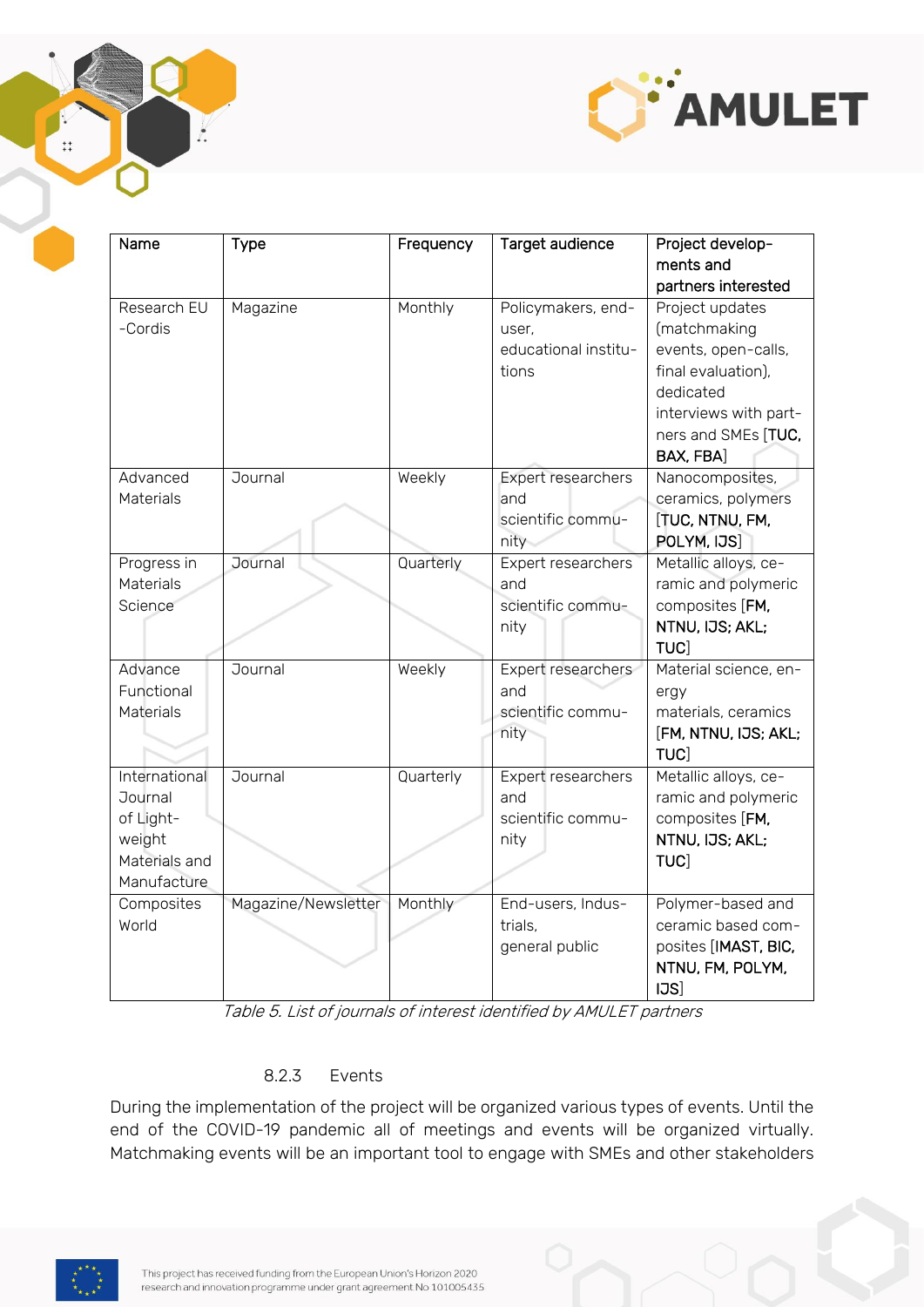

and to provide them with an in-depth knowledge of AMULET's activities. These are part of WP3 and will be organized in 3 different locations, with the objective of presenting the challenge-competitions. Training Activities will be considered in WP4 aiming at offering dedicated and continuous support to SMEs in both technical and business topics. A final event will be organized at the end of the project to present all outputs and results. It will be open to a wider audience including public authorities, potential end-users and European institutions (approx. 100 people). The coordinator TUC will be responsible for the content of the event, including also the demonstration of the 13 solutions.

Consortium partners will represent the project at international, regional or local events (congresses, seminars, conferences, workshops, and fairs) to promote the project objectives and results. Examples of conferences and events that AMULET partners plan to attend are included in Table 6.

| Name                                                                                                           | <b>Type</b> | Frequency | Involved partners                                                                                                                                  |
|----------------------------------------------------------------------------------------------------------------|-------------|-----------|----------------------------------------------------------------------------------------------------------------------------------------------------|
| European Cluster Match-<br>making<br>Event                                                                     | Matchmaking | Yearly    | Tools and methodologies for engag-<br>ing SME in innovation activities in<br>WP2 and WP6 [BIC, MECH, IMAST,<br>FM, MAV, POLYM, SWHEC, AKL,<br>BAX] |
| Annual Automotive Light-<br>weight<br>Materials Conference 2021                                                | Conference  | Yearly    | Solutions for the auto sector [MAV,<br>SWHEC, BIC, AKL, BAX]                                                                                       |
| International Conference on<br>Lightweight Composites and<br><b>Structures for Engineering</b><br>Applications | Conference  | Yearly    | Solutions for the building & energy<br>sectors in WP3 [TUC, MECH, JSI, FM,<br>NTNU, POLYM]                                                         |
| <b>Composites for Europe</b>                                                                                   | Exhibition  | Yearly    | FRP solutions across sectors in WP3<br>[TUC, BIC, IMAST, FM, POLYM,<br>SWHEC, BIC, AKL, JSI, NTNU, MAV]                                            |
| China Shanghai Automobile<br>Lightweight Technological<br>Achievements Exhibition                              | Trade show  | Yearly    | Solutions at TRL7 for the auto sec-<br>tor in WP3 [SWHEC, BIC, AKL, BAX]                                                                           |
| WindEurope Technology<br>Workshop                                                                              | Conference  | Yearly    | Solutions at TRL7 for the energy<br>sector in WP3 and WP4 [JSI, NTNU,<br>IMAST,<br>POLYM, TUC, BAX]                                                |

Table 6. List of events of interest preliminary identified by AMULET partners

#### <span id="page-21-0"></span>9. Partners reporting dashboard

In order to monitor all the dissemination activities carried out by the AMULET partners, the WP6 leader will create the Partners actions reporting dashboard, an excel sheet available online on the project's folder. It will include dedicated tabs to report: press clippings, posts on social media, scientific publications, attendant of events, etc. The tool will be very helpful because it has two main purposes: to monitor of all dissemination and communication

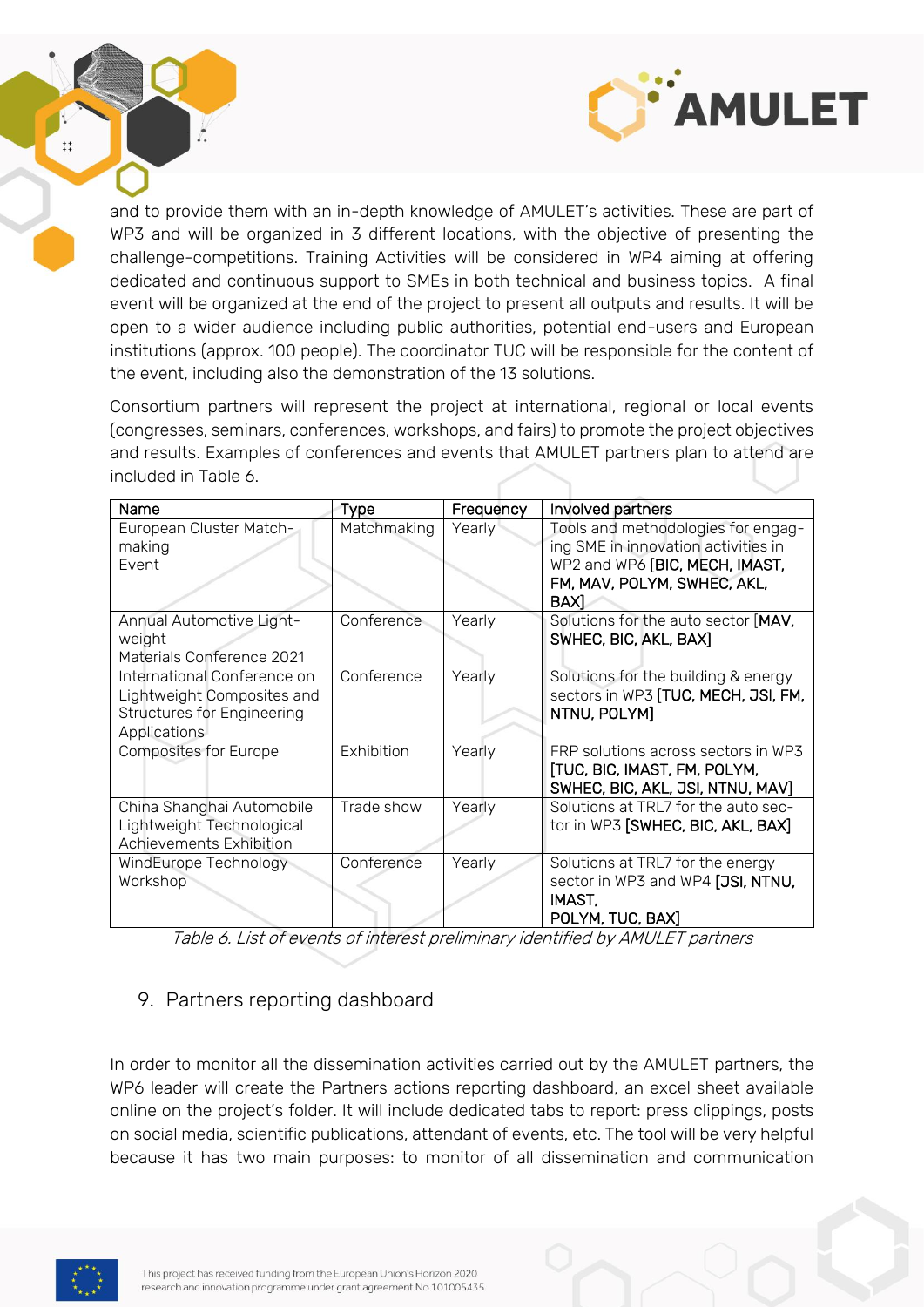

activities going on within the project and to keep track of all events that partners are attending and they are promoting the project. Partners will be requested to update the dashboard by adding the activities they carry out. The Communication Manager will check regularly the dashboard and refresh the progress of the specific KPIs in order to make a close monitoring on dissemination efforts.

#### <span id="page-22-0"></span>10.Links to other initiatives

The partners are currently participating in many relevant projects in the field of advanced materials and related manufacturing technologies, some of them in lightweight. Table 7 summarizes the most relevant initiatives that are related to the AMULET project objectives and may be a support in dissemination and exploitation activities.

| Project            | <b>Funding Program (Duration)</b> | Relationship and direct link to AMULET         |
|--------------------|-----------------------------------|------------------------------------------------|
| <b>RIGTHWEIGHT</b> | Interreg NWE 2020-24              | Development of cost-effective lightweight      |
|                    |                                   | solutions for the automotive sector through    |
|                    |                                   | challenge-based competitions. [PLAS, FM,       |
|                    |                                   | <b>IMAST]</b>                                  |
| <b>CENTAUR</b>     | M-ERA net 2020-2023               | Development of high-performance ceramic        |
|                    |                                   | composites for auto and aero [TUC]             |
| ELCA               | COSME Clusint 2020-22             | Internationalisation of EU clusters working in |
|                    |                                   | lightweight materials and related technolo-    |
|                    |                                   | gies. [PLAS, BIC, MAV, MECH]                   |
| Light Vehicle 2025 | Interreg EMR                      | Technological competences in automotive        |
|                    |                                   | [FM]                                           |

Table 7. AMULET's link to other initiatives

<span id="page-22-1"></span>11. Obligations and requirements for communication actions

Unless the Agency requests or agrees otherwise or unless it is impossible, any dissemination of results (in any form, including electronic) must:

- (a) display the EU emblem and
- (b) include the following text:

"This project has received funding from the European Union's Horizon 2020 research and innovation programme under grant agreement No 101005435".

When displayed together with another logo, the EU emblem must have appropriate prominence. For the purposes of their obligations under this Article, the beneficiaries may use the EU emblem without first obtaining approval from the Agency. This does not however

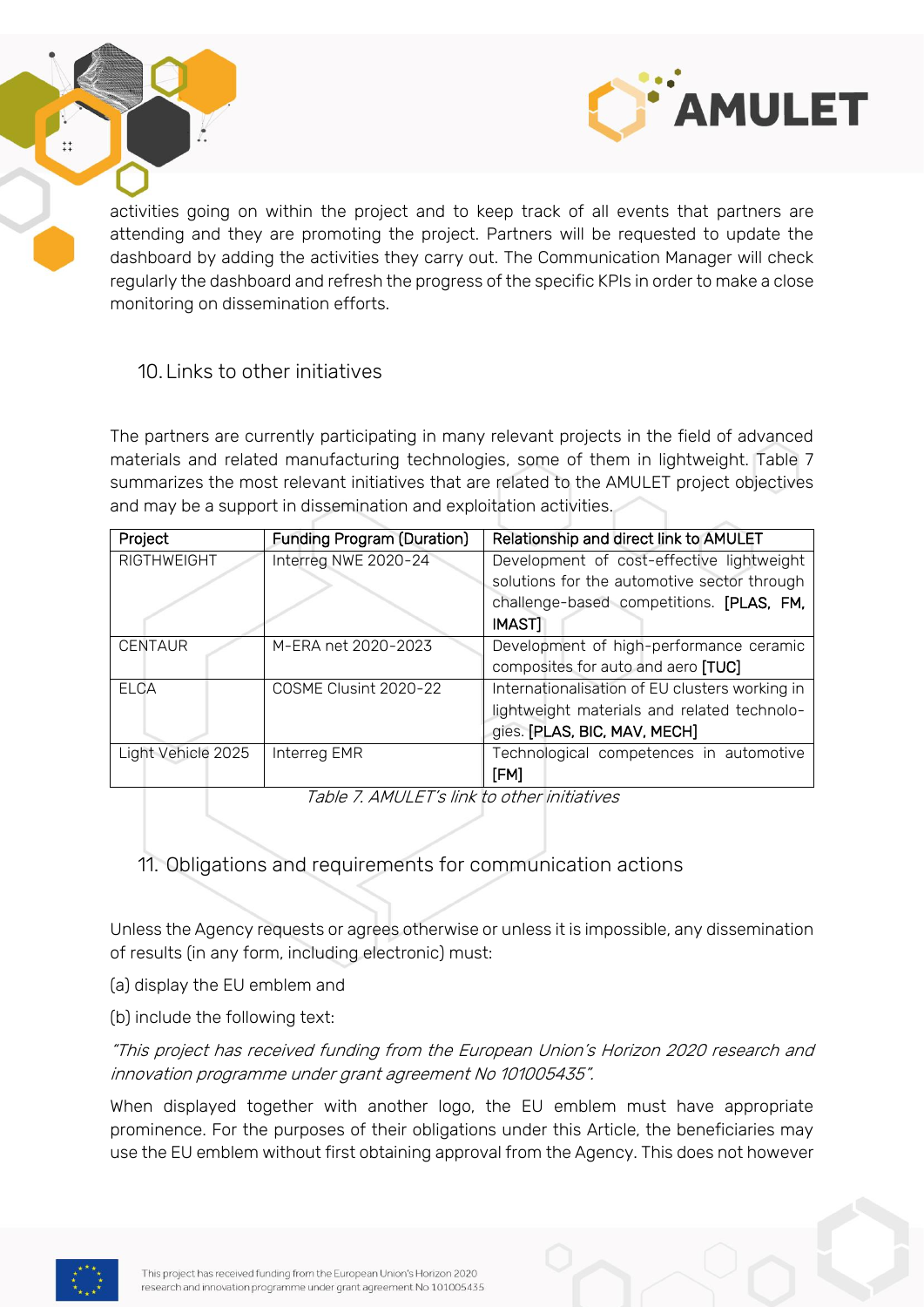



give them the right to exclusive use. Moreover, they may not appropriate the EU emblem or any similar trademark or logo, either by registration or by any other means.





Figure 4. Correct (YES) and incorrect (NO) use of the EU emblem

Graphic guide to use EU logo is available here: [http://publications.europa.eu/code/en/en-](http://publications.europa.eu/code/en/en-5000100.htm)[5000100.htm](http://publications.europa.eu/code/en/en-5000100.htm)

Any dissemination of results must indicate that it reflects only the author's view and that the Agency is not responsible for any use that may be made of the information it contains:

"The content of this [insert appropriate description, e.g. report, publication, conference, infrastructure, equipment, insert type of result, etc.] represents the author's view only and is his/her sole responsibility. The European Commission and the Agency do not accept any responsibility for use that may be made of the information it contains."